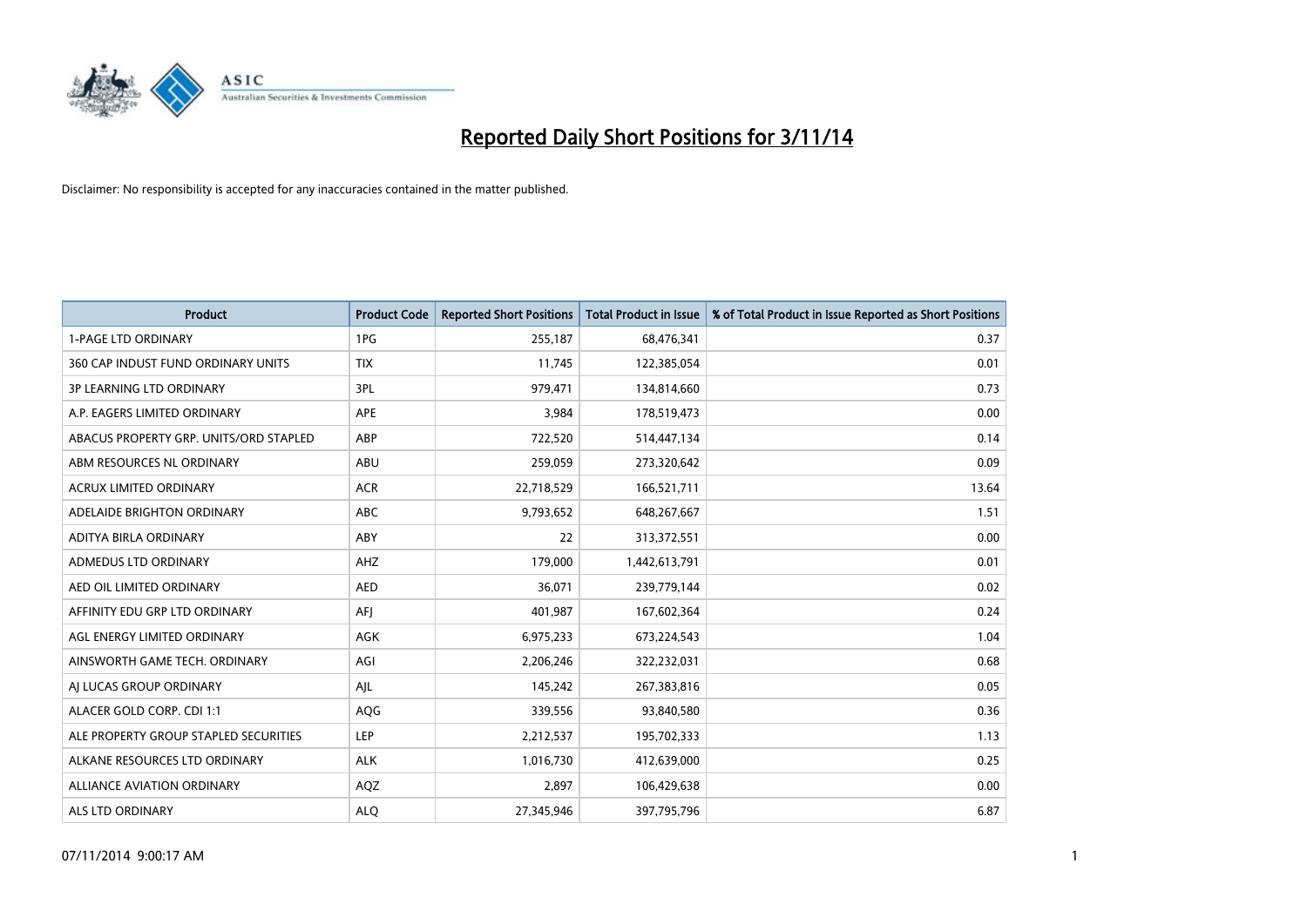

| <b>Product</b>                          | <b>Product Code</b> | <b>Reported Short Positions</b> | <b>Total Product in Issue</b> | % of Total Product in Issue Reported as Short Positions |
|-----------------------------------------|---------------------|---------------------------------|-------------------------------|---------------------------------------------------------|
| ALTIUM LIMITED ORDINARY                 | <b>ALU</b>          | 172,678                         | 129,272,762                   | 0.13                                                    |
| ALUMINA LIMITED ORDINARY                | <b>AWC</b>          | 55,823,153                      | 2,806,225,615                 | 1.99                                                    |
| AMCOM TELECOMM, ORDINARY                | <b>AMM</b>          | 4,364,180                       | 266,399,148                   | 1.64                                                    |
| AMCOR LIMITED ORDINARY                  | <b>AMC</b>          | 7,830,985                       | 1,206,684,923                 | 0.65                                                    |
| AMP LIMITED ORDINARY                    | AMP                 | 17,293,007                      | 2,957,737,964                 | 0.58                                                    |
| ANSELL LIMITED ORDINARY                 | <b>ANN</b>          | 6,349,771                       | 153,112,574                   | 4.15                                                    |
| ANTARES ENERGY LTD ORDINARY             | AZZ                 | 330,579                         | 255,000,000                   | 0.13                                                    |
| ANZ BANKING GRP LTD ORDINARY            | ANZ                 | 16,355,495                      | 2,756,627,771                 | 0.59                                                    |
| APA GROUP STAPLED SECURITIES            | APA                 | 13,273,324                      | 835,750,807                   | 1.59                                                    |
| APN NEWS & MEDIA ORDINARY               | <b>APN</b>          | 476,322                         | 1,029,041,356                 | 0.05                                                    |
| AQUARIUS PLATINUM. ORDINARY             | AQP                 | 3,340,986                       | 1,465,473,903                 | 0.23                                                    |
| AQUILA RESOURCES ORDINARY               | <b>AQA</b>          | 13,583                          | 411,804,442                   | 0.00                                                    |
| ARAFURA RESOURCE LTD ORDINARY           | ARU                 | 2,000                           | 441,270,644                   | 0.00                                                    |
| ARB CORPORATION ORDINARY                | ARP                 | 1,993,190                       | 72,505,302                    | 2.75                                                    |
| ARDENT LEISURE GROUP STAPLED SECURITIES | AAD                 | 1,444,985                       | 438,666,245                   | 0.33                                                    |
| ARENA REIT. ORDINARY UNITS              | ARF                 | 81,469                          | 211,495,653                   | 0.04                                                    |
| ARISTOCRAT LEISURE ORDINARY             | ALL                 | 662,817                         | 630,022,253                   | 0.11                                                    |
| <b>ARRIUM LTD ORDINARY</b>              | ARI                 | 69,821,806                      | 2,937,293,755                 | 2.38                                                    |
| ASALEO CARE LIMITED ORDINARY            | AHY                 | 7,473,966                       | 603,469,434                   | 1.24                                                    |
| ASCIANO LIMITED ORDINARY                | <b>AIO</b>          | 5,334,213                       | 975,385,664                   | 0.55                                                    |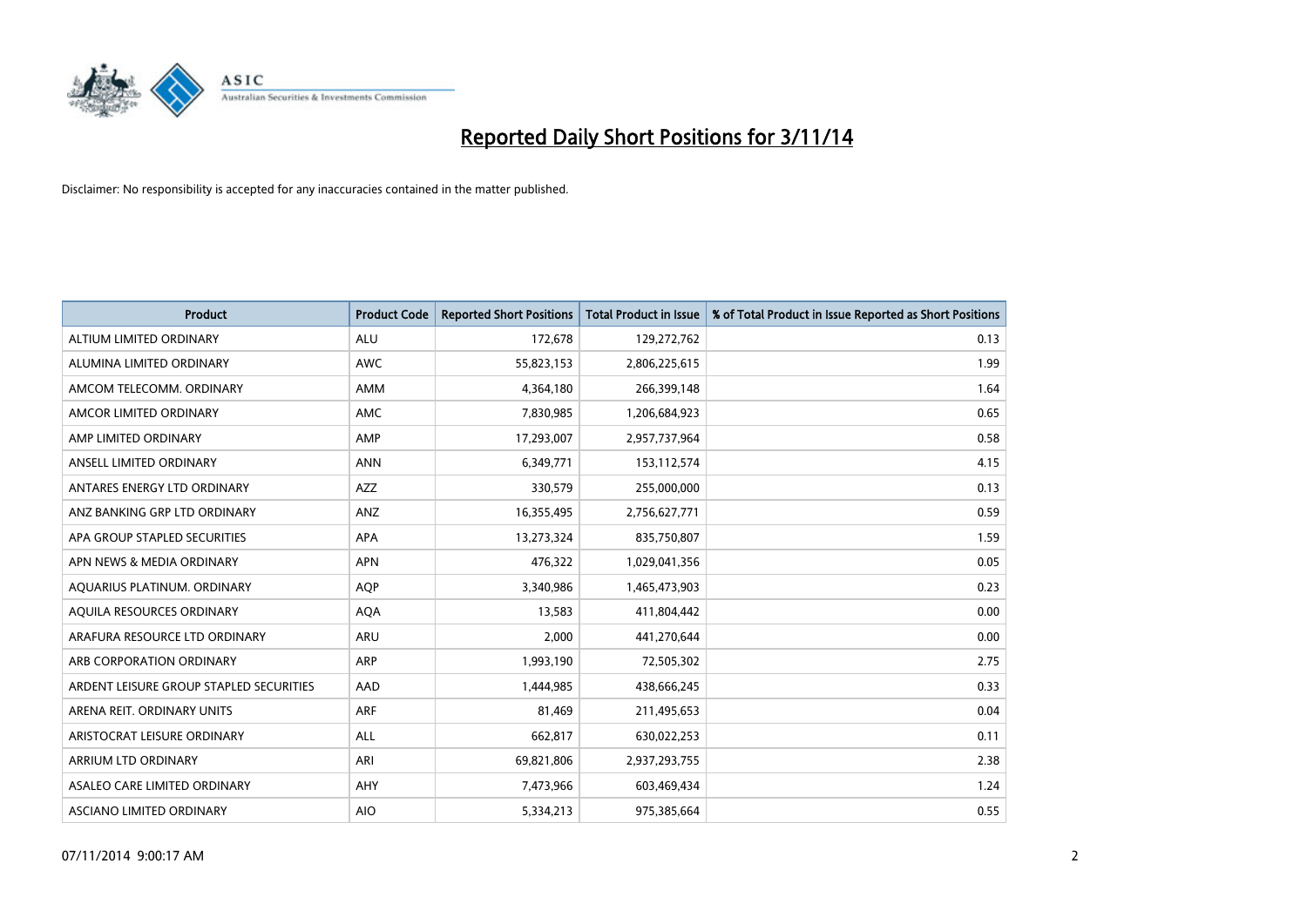

| <b>Product</b>                            | <b>Product Code</b> | <b>Reported Short Positions</b> | <b>Total Product in Issue</b> | % of Total Product in Issue Reported as Short Positions |
|-------------------------------------------|---------------------|---------------------------------|-------------------------------|---------------------------------------------------------|
| ASHLEY SERVICES GRP ORDINARY              | <b>ASH</b>          | 208,911                         | 150,000,000                   | 0.14                                                    |
| ASPEN GROUP ORD/UNITS STAPLED             | <b>APZ</b>          | 135,279                         | 113,183,450                   | 0.12                                                    |
| ASTRO JAP PROP GROUP STAPLED US PROHIBIT. | AJA                 | 173,378                         | 67,211,752                    | 0.26                                                    |
| ASX LIMITED ORDINARY                      | ASX                 | 5,466,717                       | 193,595,162                   | 2.82                                                    |
| ATLAS IRON LIMITED ORDINARY               | <b>AGO</b>          | 119,254,388                     | 919,475,619                   | 12.97                                                   |
| ATRUM COAL NL ORDINARY                    | <b>ATU</b>          | 91,270                          | 162,459,242                   | 0.06                                                    |
| AUCKLAND INTERNATION ORDINARY             | AIA                 | 65,290                          | 1,190,484,097                 | 0.01                                                    |
| AURIZON HOLDINGS LTD ORDINARY             | AZJ                 | 3,916,600                       | 2,137,284,503                 | 0.18                                                    |
| AUSDRILL LIMITED ORDINARY                 | <b>ASL</b>          | 20,618,098                      | 312,277,224                   | 6.60                                                    |
| AUSENCO LIMITED ORDINARY                  | AAX                 | 937,698                         | 168,449,799                   | 0.56                                                    |
| AUSNET SERVICES STAPLED SECURITIES        | AST                 | 35,852,126                      | 3,425,244,162                 | 1.05                                                    |
| AUST INDUSTRIAL REIT UNIT                 | ANI                 | 204,314                         | 96,288,031                    | 0.21                                                    |
| AUSTAL LIMITED ORDINARY                   | ASB                 | 810,398                         | 346, 379, 377                 | 0.23                                                    |
| AUSTBROKERS HOLDINGS ORDINARY             | <b>AUB</b>          | 74,318                          | 61,712,763                    | 0.12                                                    |
| AUSTEX OIL LIMITED ORDINARY               | <b>AOK</b>          | 62,000                          | 558,571,402                   | 0.01                                                    |
| AUSTIN ENGINEERING ORDINARY               | ANG                 | 1,032,233                       | 84,274,004                    | 1.22                                                    |
| AUSTRALAND PROPERTY STAPLED SECURITY      | <b>ALZ</b>          | 4,746                           | 581,797,922                   | 0.00                                                    |
| AUSTRALIAN AGRICULT. ORDINARY             | AAC                 | 4,906,923                       | 532,474,721                   | 0.92                                                    |
| AUSTRALIAN FOUNDAT, ORDINARY              | AFI                 | 100                             | 1,086,070,669                 | 0.00                                                    |
| AUSTRALIAN PHARM. ORDINARY                | API                 | 10,568,438                      | 488,115,883                   | 2.17                                                    |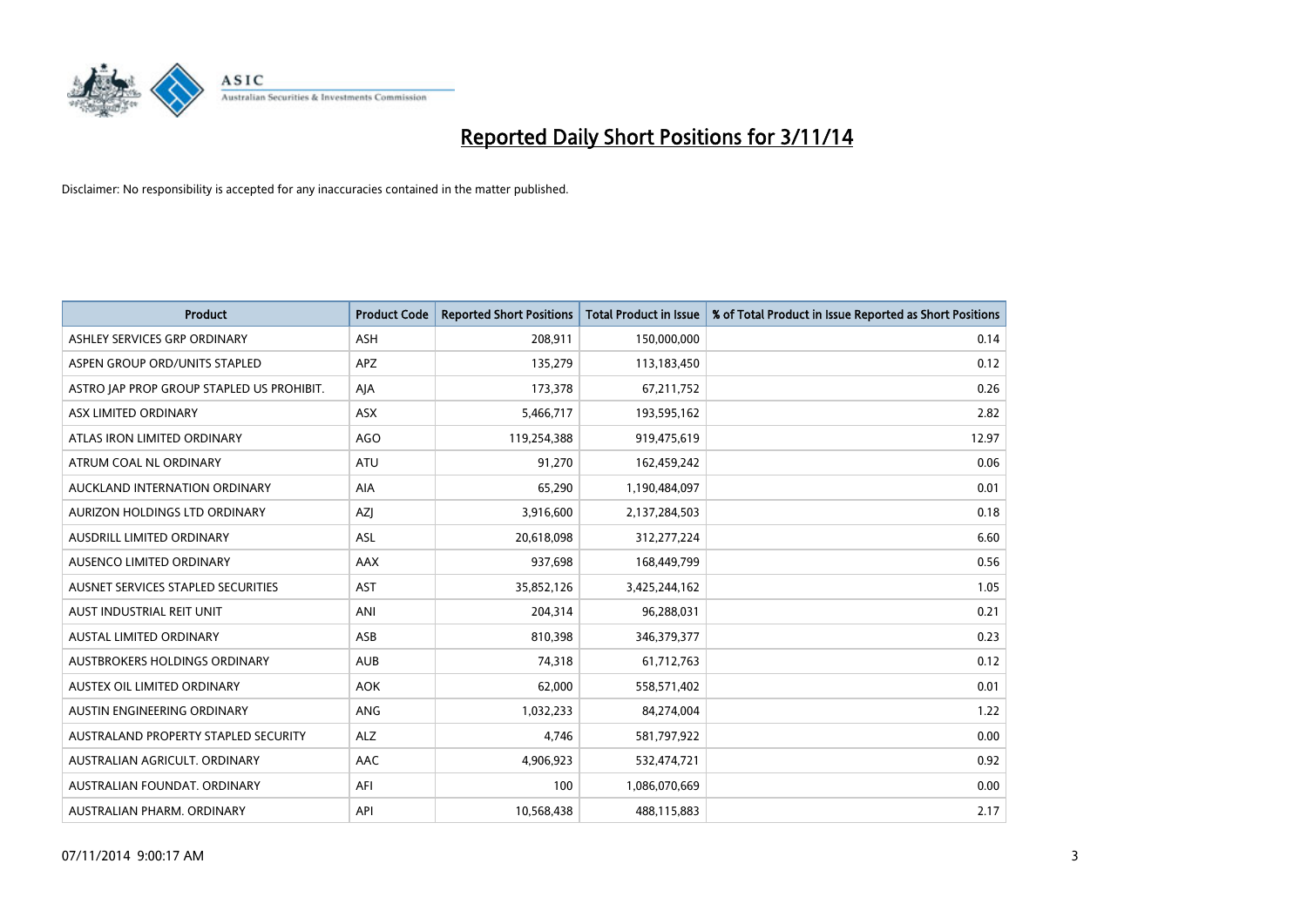

| <b>Product</b>                       | <b>Product Code</b> | <b>Reported Short Positions</b> | <b>Total Product in Issue</b> | % of Total Product in Issue Reported as Short Positions |
|--------------------------------------|---------------------|---------------------------------|-------------------------------|---------------------------------------------------------|
| AUTOMOTIVE HOLDINGS ORDINARY         | AHE                 | 2,527,210                       | 306,437,941                   | 0.82                                                    |
| AVANCO RESOURCES LTD ORDINARY        | AVB                 | 3,163,076                       | 1,661,675,855                 | 0.19                                                    |
| AVEO GROUP STAPLED SECURITIES        | AOG                 | 4,607,741                       | 499,611,460                   | 0.92                                                    |
| AWE LIMITED ORDINARY                 | AWE                 | 2,205,700                       | 525,861,050                   | 0.42                                                    |
| AZONTO PET LTD ORDINARY              | <b>APY</b>          | $\mathbf{1}$                    | 1,159,375,100                 | 0.00                                                    |
| AZUMAH RESOURCES ORDINARY            | <b>AZM</b>          | 1                               | 388,816,919                   | 0.00                                                    |
| <b>BANDANNA ENERGY ORDINARY</b>      | <b>BND</b>          | 17,540,654                      | 528,481,199                   | 3.32                                                    |
| BANK OF QUEENSLAND. ORDINARY         | <b>BOQ</b>          | 1,580,020                       | 363,416,835                   | 0.43                                                    |
| <b>BASE RES LIMITED ORDINARY</b>     | <b>BSE</b>          | 5,501,878                       | 563,902,771                   | 0.98                                                    |
| BATHURST RES LTD. ORDINARY           | <b>BRL</b>          | 300,729                         | 947,828,434                   | 0.03                                                    |
| BC IRON LIMITED ORDINARY             | <b>BCI</b>          | 10,384,252                      | 191,691,179                   | 5.42                                                    |
| BEACH ENERGY LIMITED ORDINARY        | <b>BPT</b>          | 10,171,844                      | 1,297,496,886                 | 0.78                                                    |
| BEADELL RESOURCE LTD ORDINARY        | <b>BDR</b>          | 51,233,095                      | 798,657,280                   | 6.41                                                    |
| <b>BEGA CHEESE LTD ORDINARY</b>      | <b>BGA</b>          | 2,172,342                       | 152,602,945                   | 1.42                                                    |
| BENDIGO AND ADELAIDE ORDINARY        | <b>BEN</b>          | 15,945,355                      | 450,887,389                   | 3.54                                                    |
| BENITEC BIOPHARMA ORDINARY           | <b>BLT</b>          | 59,660                          | 115,218,993                   | 0.05                                                    |
| BENTHAM IMF LTD ORDINARY             | <b>IMF</b>          | 4,437,029                       | 166,580,957                   | 2.66                                                    |
| BERKELEY RESOURCES ORDINARY          | <b>BKY</b>          | 76,341                          | 180,361,323                   | 0.04                                                    |
| BETASHARESCASHETF ETF UNITS          | AAA                 | 700                             | 12,076,812                    | 0.01                                                    |
| <b>BHP BILLITON LIMITED ORDINARY</b> | <b>BHP</b>          | 14,713,904                      | 3,211,691,105                 | 0.46                                                    |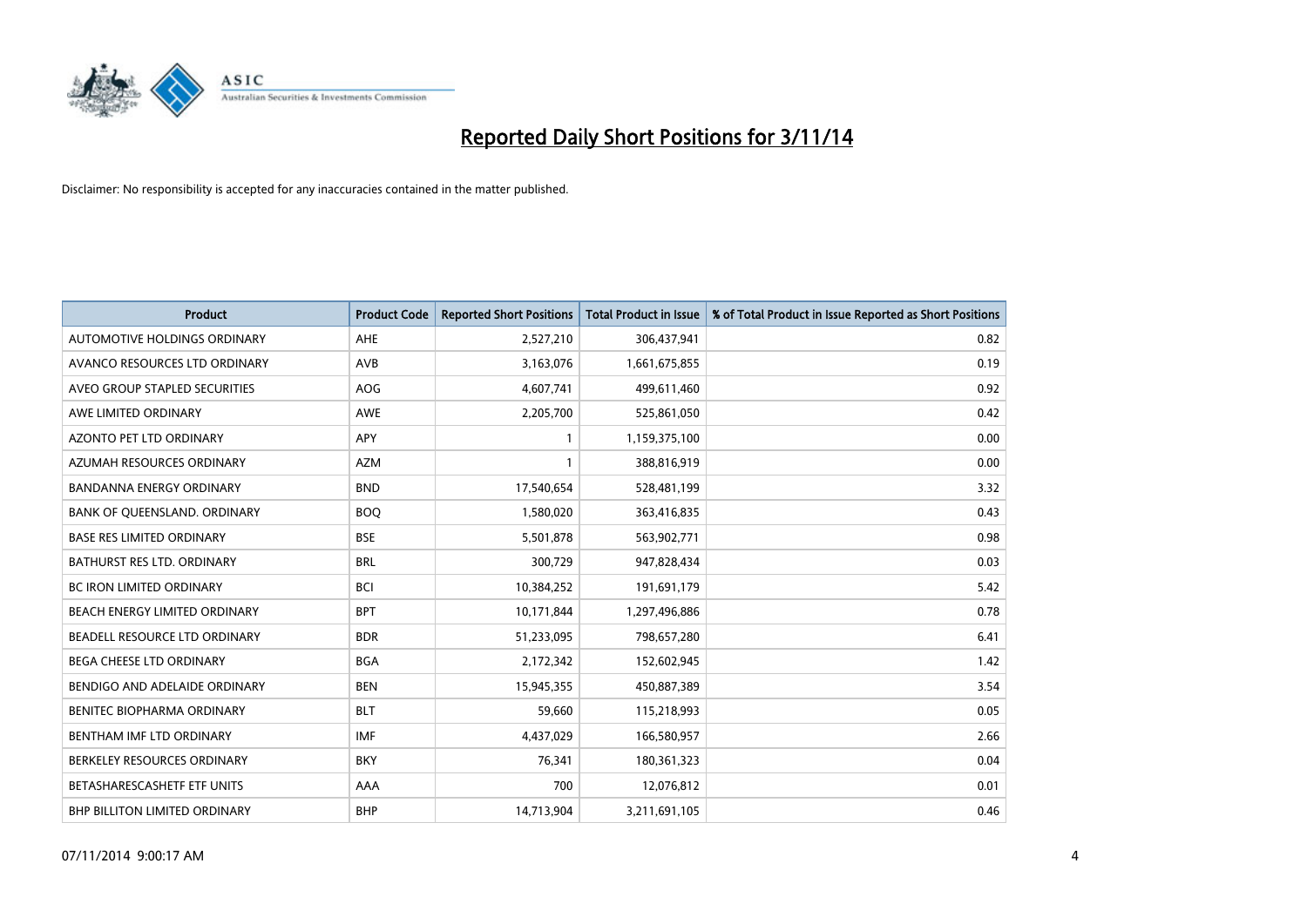

| <b>Product</b>                                | <b>Product Code</b> | <b>Reported Short Positions</b> | <b>Total Product in Issue</b> | % of Total Product in Issue Reported as Short Positions |
|-----------------------------------------------|---------------------|---------------------------------|-------------------------------|---------------------------------------------------------|
| <b>BIGAIR GROUP LIMITED ORDINARY</b>          | <b>BGL</b>          | 49,160                          | 172,872,340                   | 0.03                                                    |
| <b>BILLABONG ORDINARY</b>                     | <b>BBG</b>          | 9,123,296                       | 990,370,034                   | 0.92                                                    |
| BIRIMIAN GOLD LTD ORDINARY                    | BGS                 | 3,400,000                       | 864,981,654                   | 0.39                                                    |
| <b>BLACKHAM RESOURCES ORDINARY</b>            | <b>BLK</b>          | 626,899                         | 118,939,533                   | 0.53                                                    |
| <b>BLACKMORES LIMITED ORDINARY</b>            | <b>BKL</b>          | 13,017                          | 17,224,199                    | 0.08                                                    |
| <b>BLACKTHORN RESOURCES ORD US PROHIBITED</b> | <b>BTR</b>          | 11,369                          | 164,285,950                   | 0.01                                                    |
| BLUESCOPE STEEL LTD ORDINARY                  | <b>BSL</b>          | 6,668,282                       | 559,227,871                   | 1.19                                                    |
| <b>BOART LONGYEAR ORDINARY</b>                | <b>BLY</b>          | 22,129,018                      | 502,488,790                   | 4.40                                                    |
| <b>BORAL LIMITED, ORDINARY</b>                | <b>BLD</b>          | 14,697,349                      | 782,736,249                   | 1.88                                                    |
| <b>BRADKEN LIMITED ORDINARY</b>               | <b>BKN</b>          | 7,302,775                       | 171,027,249                   | 4.27                                                    |
| <b>BRAMBLES LIMITED ORDINARY</b>              | <b>BXB</b>          | 3,138,532                       | 1,566,077,519                 | 0.20                                                    |
| BREVILLE GROUP LTD ORDINARY                   | <b>BRG</b>          | 4,718,350                       | 130,095,322                   | 3.63                                                    |
| <b>BRICKWORKS LIMITED ORDINARY</b>            | <b>BKW</b>          | 314,229                         | 148,403,478                   | 0.21                                                    |
| BT INVESTMENT MNGMNT ORDINARY                 | <b>BTT</b>          | 88,457                          | 284,384,906                   | 0.03                                                    |
| <b>BURSON GROUP LTD ORDINARY</b>              | <b>BAP</b>          | 1,668,251                       | 163,585,666                   | 1.02                                                    |
| <b>BURU ENERGY ORDINARY</b>                   | <b>BRU</b>          | 19,369,724                      | 339,997,078                   | 5.70                                                    |
| <b>BWP TRUST ORDINARY UNITS</b>               | <b>BWP</b>          | 9,729,961                       | 639,724,826                   | 1.52                                                    |
| <b>CABCHARGE AUSTRALIA ORDINARY</b>           | CAB                 | 8,020,222                       | 120,430,683                   | 6.66                                                    |
| CADENCE CAPITAL ORDINARY                      | <b>CDM</b>          | 148,501                         | 199,741,743                   | 0.07                                                    |
| CALTEX AUSTRALIA ORDINARY                     | <b>CTX</b>          | 1,418,316                       | 270,000,000                   | 0.53                                                    |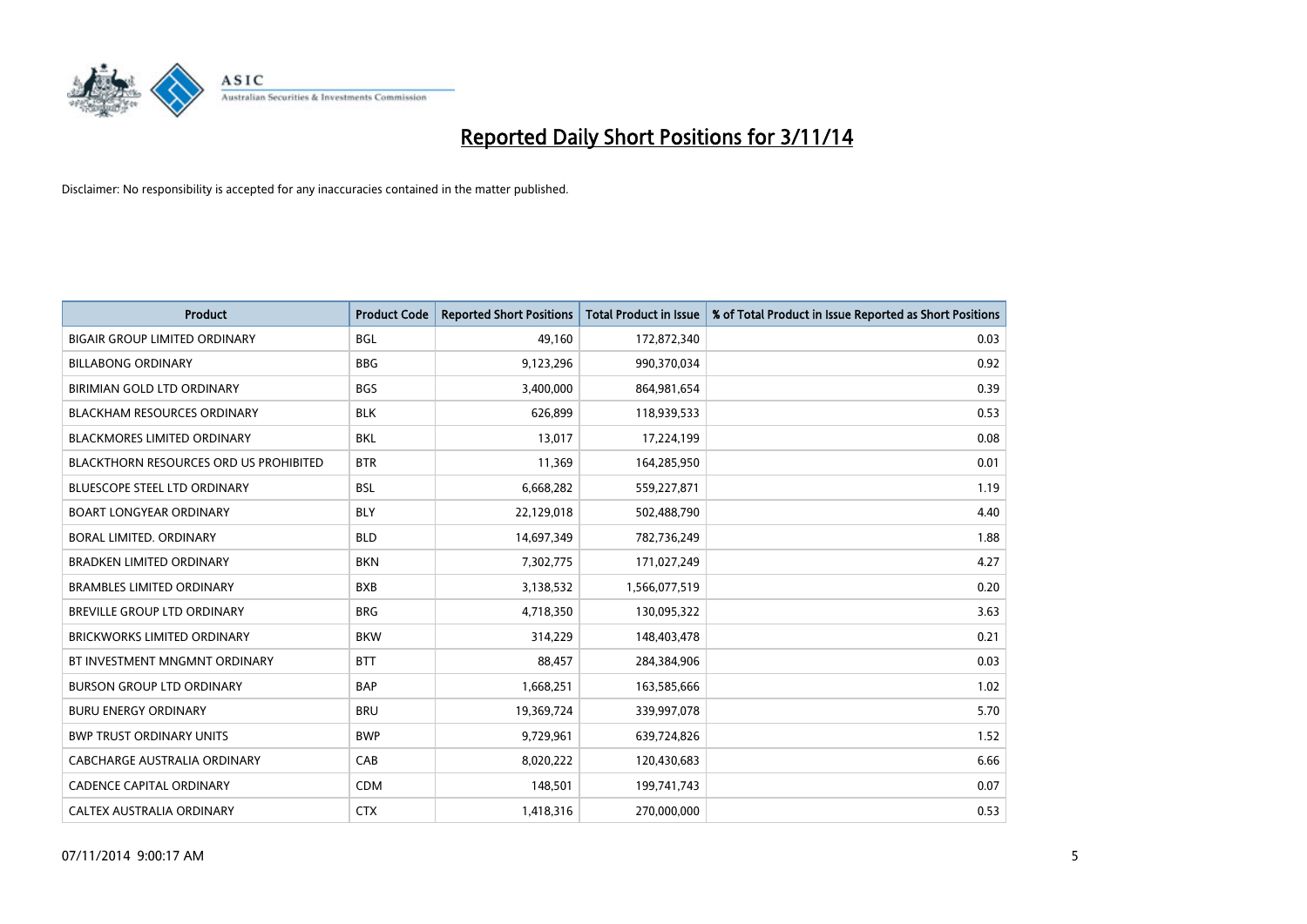

| <b>Product</b>                          | <b>Product Code</b> | <b>Reported Short Positions</b> | <b>Total Product in Issue</b> | % of Total Product in Issue Reported as Short Positions |
|-----------------------------------------|---------------------|---------------------------------|-------------------------------|---------------------------------------------------------|
| CAPE LAMBERT RES LTD ORDINARY           | <b>CFE</b>          | 280,137                         | 626,686,586                   | 0.04                                                    |
| CAPITOL HEALTH ORDINARY                 | CAJ                 | 573,587                         | 431,517,271                   | 0.13                                                    |
| <b>CARDNO LIMITED ORDINARY</b>          | CDD                 | 8,393,524                       | 164,112,901                   | 5.11                                                    |
| <b>CARINDALE PROPERTY UNIT</b>          | <b>CDP</b>          | 5,510                           | 70,000,000                    | 0.01                                                    |
| CARNARVON PETROLEUM ORDINARY            | <b>CVN</b>          | 2,634,908                       | 987,284,254                   | 0.27                                                    |
| CARSALES.COM LTD ORDINARY               | <b>CRZ</b>          | 15,437,078                      | 238,836,279                   | 6.46                                                    |
| <b>CASH CONVERTERS ORDINARY</b>         | CCV                 | 7,518,689                       | 431,476,525                   | 1.74                                                    |
| CEDAR WOODS PROP. ORDINARY              | <b>CWP</b>          | 150.095                         | 78,336,371                    | 0.19                                                    |
| CENTRAL PETROLEUM ORDINARY              | <b>CTP</b>          | 376,858                         | 368,718,957                   | 0.10                                                    |
| CFS RETAIL TRUST GRP STAPLED SECURITIES | <b>CFX</b>          | 6,095,279                       | 3,050,355,727                 | 0.20                                                    |
| <b>CHALLENGER LIMITED ORDINARY</b>      | <b>CGF</b>          | 349,739                         | 569,725,821                   | 0.06                                                    |
| CHANDLER MACLEOD LTD ORDINARY           | <b>CMG</b>          | 1,095                           | 547,985,086                   | 0.00                                                    |
| CHARTER HALL GROUP STAPLED US PROHIBIT. | <b>CHC</b>          | 472,356                         | 355,015,480                   | 0.13                                                    |
| <b>CHARTER HALL RETAIL UNITS</b>        | <b>COR</b>          | 15,296,689                      | 372,893,153                   | 4.10                                                    |
| <b>CHORUS LIMITED ORDINARY</b>          | <b>CNU</b>          | 28.765                          | 396,369,767                   | 0.01                                                    |
| CLEARVIEW WEALTH LTD ORDINARY           | <b>CVW</b>          | 8,561                           | 578,453,260                   | 0.00                                                    |
| CLINUVEL PHARMACEUT. ORDINARY           | <b>CUV</b>          | 29,621                          | 42,466,435                    | 0.07                                                    |
| COAL OF AFRICA LTD ORDINARY             | <b>CZA</b>          | 426                             | 1,048,368,613                 | 0.00                                                    |
| <b>COALSPUR MINES LTD ORDINARY</b>      | <b>CPL</b>          | 1,131,991                       | 641,544,455                   | 0.18                                                    |
| COCA-COLA AMATIL ORDINARY               | <b>CCL</b>          | 26,092,984                      | 763,590,249                   | 3.42                                                    |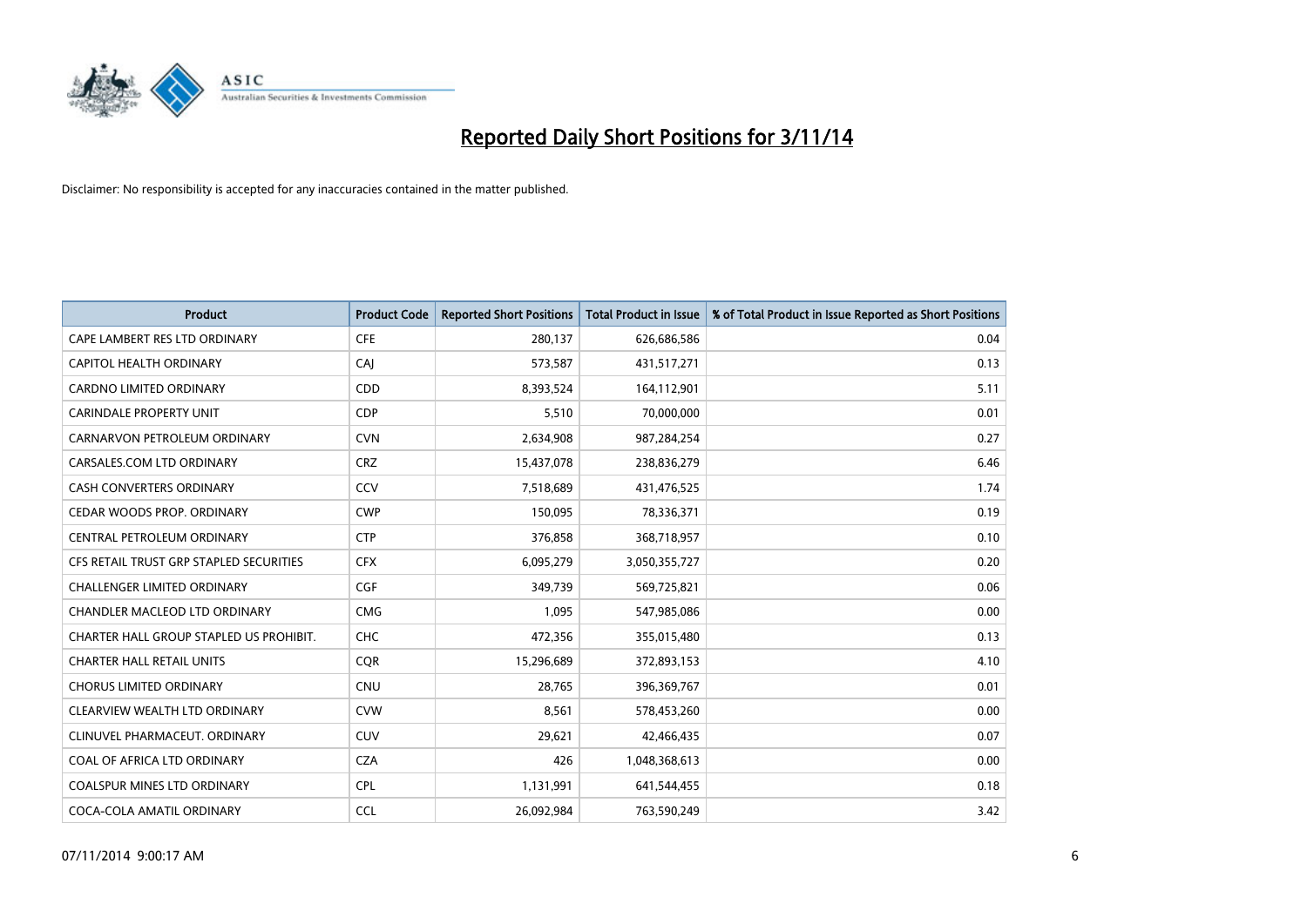

| <b>Product</b>                          | <b>Product Code</b> | <b>Reported Short Positions</b> | <b>Total Product in Issue</b> | % of Total Product in Issue Reported as Short Positions |
|-----------------------------------------|---------------------|---------------------------------|-------------------------------|---------------------------------------------------------|
| <b>COCHLEAR LIMITED ORDINARY</b>        | <b>COH</b>          | 6,382,394                       | 57,081,775                    | 11.18                                                   |
| <b>COCKATOO COAL ORDINARY</b>           | <b>COK</b>          | 167,987                         | 4,560,196,928                 | 0.00                                                    |
| <b>CODAN LIMITED ORDINARY</b>           | <b>CDA</b>          | 292,812                         | 176,969,924                   | 0.17                                                    |
| <b>COFFEY INTERNATIONAL ORDINARY</b>    | <b>COF</b>          | 6,077                           | 255,833,165                   | 0.00                                                    |
| <b>COKAL LTD ORDINARY</b>               | <b>CKA</b>          | 6,820                           | 471,487,926                   | 0.00                                                    |
| <b>COLLECTION HOUSE ORDINARY</b>        | <b>CLH</b>          | 3,630,394                       | 130,443,227                   | 2.78                                                    |
| <b>COLLINS FOODS LTD ORDINARY</b>       | <b>CKF</b>          | 100,000                         | 93,000,003                    | 0.11                                                    |
| COMMONWEALTH BANK, ORDINARY             | <b>CBA</b>          | 19,220,974                      | 1,621,319,194                 | 1.19                                                    |
| <b>COMPASS RESOURCES ORDINARY</b>       | <b>CMR</b>          | 7,472                           | 1,403,744,100                 | 0.00                                                    |
| <b>COMPUTERSHARE LTD ORDINARY</b>       | <b>CPU</b>          | 5,295,270                       | 556,203,079                   | 0.95                                                    |
| <b>COOPER ENERGY LTD ORDINARY</b>       | <b>COE</b>          | 262,265                         | 329,235,509                   | 0.08                                                    |
| <b>CORP TRAVEL LIMITED ORDINARY</b>     | <b>CTD</b>          | 236,607                         | 90,517,621                    | 0.26                                                    |
| <b>COVER-MORE GRP LTD ORDINARY</b>      | <b>CVO</b>          | 5,453,044                       | 317,750,000                   | 1.72                                                    |
| <b>CREDIT CORP GROUP ORDINARY</b>       | <b>CCP</b>          | 512,212                         | 46,296,407                    | 1.11                                                    |
| <b>CROMWELL PROP STAPLED SECURITIES</b> | <b>CMW</b>          | 7,375,892                       | 1,733,132,163                 | 0.43                                                    |
| <b>CROWE HORWATH AUS ORDINARY</b>       | <b>CRH</b>          | 729,081                         | 273,005,429                   | 0.27                                                    |
| CROWN RESORTS LTD ORDINARY              | <b>CWN</b>          | 9,873,949                       | 728,394,185                   | 1.36                                                    |
| <b>CSG LIMITED ORDINARY</b>             | CSV                 | 260,402                         | 279,648,511                   | 0.09                                                    |
| <b>CSL LIMITED ORDINARY</b>             | CSL                 | 1,726,209                       | 474,503,048                   | 0.36                                                    |
| <b>CSR LIMITED ORDINARY</b>             | <b>CSR</b>          | 14,597,748                      | 506,000,315                   | 2.88                                                    |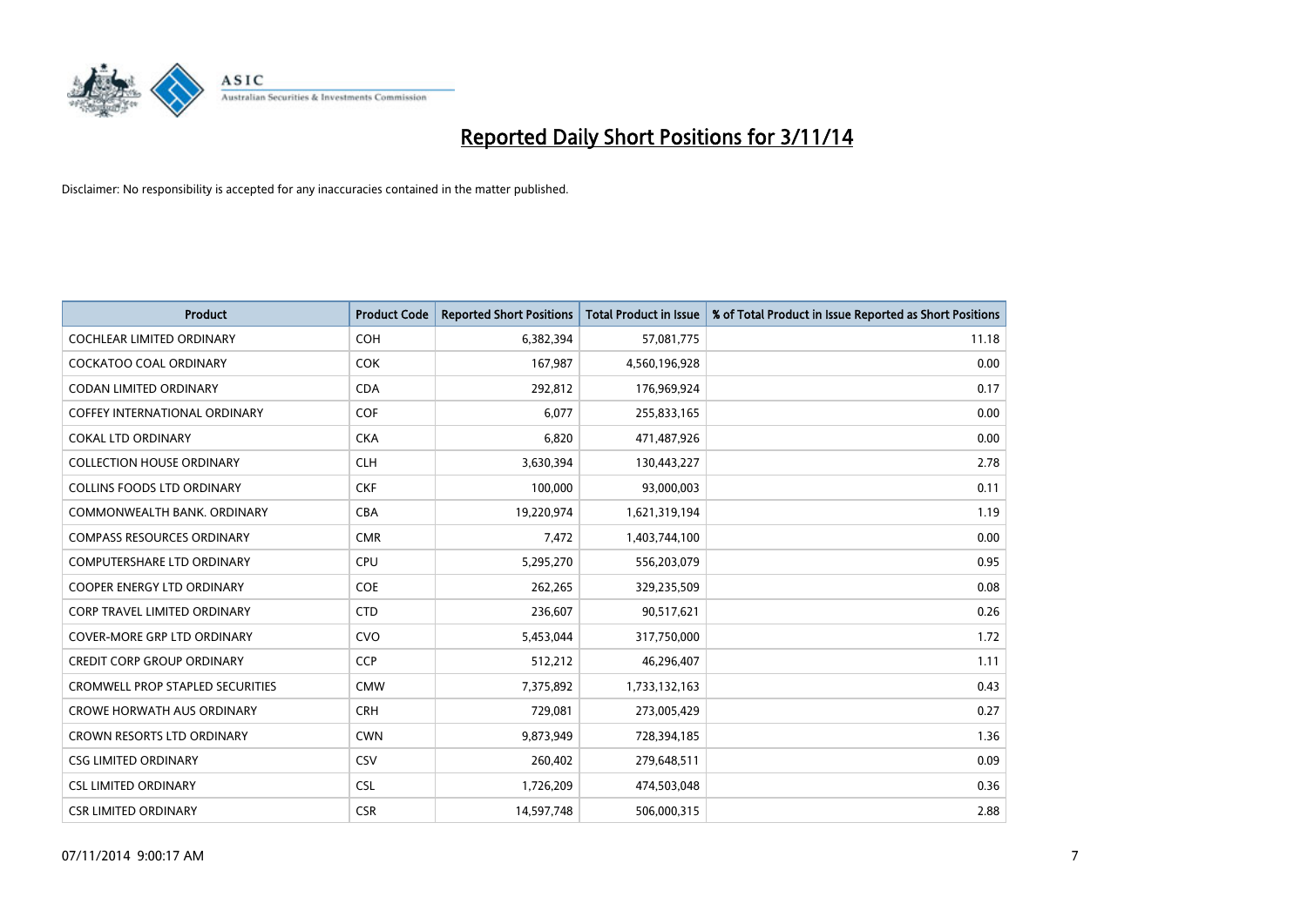

| <b>Product</b>                       | <b>Product Code</b> | <b>Reported Short Positions</b> | <b>Total Product in Issue</b> | % of Total Product in Issue Reported as Short Positions |
|--------------------------------------|---------------------|---------------------------------|-------------------------------|---------------------------------------------------------|
| <b>CUDECO LIMITED ORDINARY</b>       | CDU                 | 8,827,362                       | 235,425,143                   | 3.75                                                    |
| DATA#3 LIMITED ORDINARY              | <b>DTL</b>          | 46,765                          | 153,974,950                   | 0.03                                                    |
| <b>DECMIL GROUP LIMITED ORDINARY</b> | <b>DCG</b>          | 1,588,599                       | 168,657,794                   | 0.94                                                    |
| DEEP YELLOW LIMITED ORDINARY         | <b>DYL</b>          | 1,002                           | 1,891,196,227                 | 0.00                                                    |
| DEVINE LIMITED ORDINARY              | <b>DVN</b>          | 8,388                           | 158,730,556                   | 0.01                                                    |
| DEXUS PROPERTY GROUP STAPLED UNITS   | <b>DXS</b>          | 12,927,232                      | 5,433,110,810                 | 0.24                                                    |
| DICK SMITH HLDGS ORDINARY            | <b>DSH</b>          | 17,318,359                      | 236,511,364                   | 7.32                                                    |
| DISCOVERY METALS LTD ORDINARY        | <b>DML</b>          | 1,277,631                       | 644,039,581                   | 0.20                                                    |
| DOMINO PIZZA ENTERPR ORDINARY        | <b>DMP</b>          | 932,287                         | 86,160,773                    | 1.08                                                    |
| DONACO INTERNATIONAL ORDINARY        | <b>DNA</b>          | 6,268,569                       | 461,278,352                   | 1.36                                                    |
| DORAY MINERALS LTD ORDINARY          | <b>DRM</b>          | 257,165                         | 165,834,256                   | 0.16                                                    |
| DOWNER EDI LIMITED ORDINARY          | <b>DOW</b>          | 22,953,702                      | 435,399,975                   | 5.27                                                    |
| DRILLSEARCH ENERGY ORDINARY          | <b>DLS</b>          | 16,248,616                      | 460,889,691                   | 3.53                                                    |
| DUET GROUP STAPLED US PROHIBIT.      | <b>DUE</b>          | 8,368,468                       | 1,327,719,444                 | 0.63                                                    |
| DULUXGROUP LIMITED ORDINARY          | <b>DLX</b>          | 3,459,486                       | 383,503,942                   | 0.90                                                    |
| ECHO ENTERTAINMENT ORDINARY          | <b>EGP</b>          | 2,588,840                       | 825,672,730                   | 0.31                                                    |
| ELDERS LIMITED ORDINARY              | <b>ELD</b>          | 28,731,856                      | 837,232,507                   | 3.43                                                    |
| ELEMENTAL MINERALS ORDINARY          | ELM                 | 94,536                          | 368,273,957                   | 0.03                                                    |
| <b>EMECO HOLDINGS ORDINARY</b>       | <b>EHL</b>          | 8,124,742                       | 599,675,707                   | 1.35                                                    |
| ENERGY RESOURCES ORDINARY 'A'        | ERA                 | 11,791,000                      | 517,725,062                   | 2.28                                                    |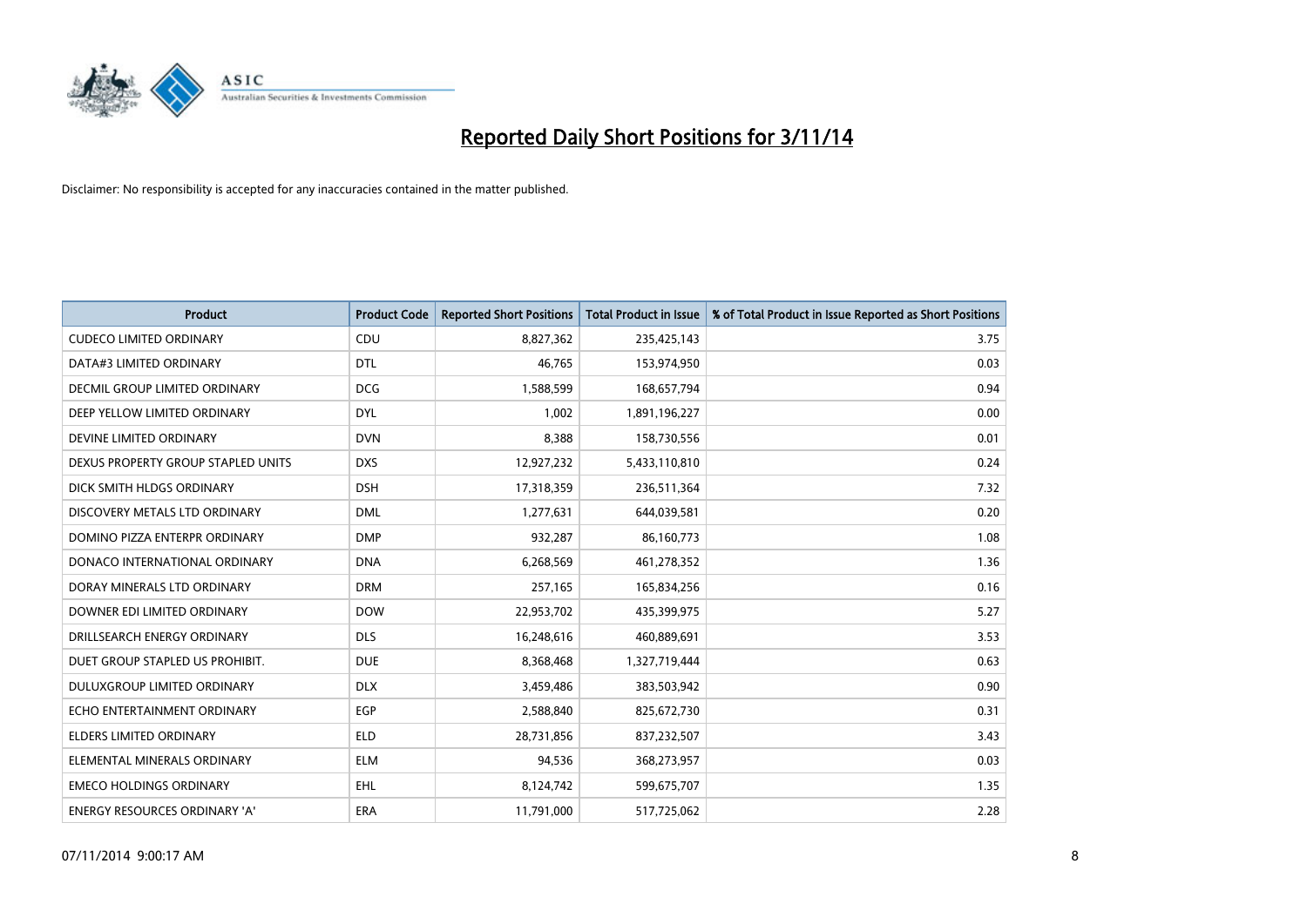

| <b>Product</b>                         | <b>Product Code</b> | <b>Reported Short Positions</b> | <b>Total Product in Issue</b> | % of Total Product in Issue Reported as Short Positions |
|----------------------------------------|---------------------|---------------------------------|-------------------------------|---------------------------------------------------------|
| <b>ENERGY WORLD CORPOR, ORDINARY</b>   | <b>EWC</b>          | 46,546,248                      | 1,734,166,672                 | 2.68                                                    |
| ENVESTRA LIMITED ORDINARY              | <b>ENV</b>          | 76,856                          | 1,796,808,474                 | 0.00                                                    |
| EQUATORIAL RES LTD ORDINARY            | EQX                 | 174                             | 122,185,353                   | 0.00                                                    |
| EQUITY TRUSTEES ORDINARY               | EQT                 | 29,236                          | 19,269,445                    | 0.15                                                    |
| ERM POWER LIMITED ORDINARY             | EPW                 | 654,826                         | 240,826,607                   | 0.27                                                    |
| EVOLUTION MINING LTD ORDINARY          | <b>EVN</b>          | 46,796,174                      | 714,921,647                   | 6.55                                                    |
| FAIRFAX MEDIA LTD ORDINARY             | <b>FXJ</b>          | 58,043,215                      | 2,351,955,725                 | 2.47                                                    |
| <b>FANTASTIC HOLDINGS ORDINARY</b>     | <b>FAN</b>          | 14,643                          | 103,257,398                   | 0.01                                                    |
| FAR LTD ORDINARY                       | FAR                 | 8,746,113                       | 3,126,808,427                 | 0.28                                                    |
| FEDERATION CNTRES ORD/UNIT STAPLED SEC | FDC                 | 434,859                         | 1,427,641,565                 | 0.03                                                    |
| FEDERATION CNTRES STAPLED SEC. DEF SET | <b>FDCDA</b>        | 1,824,304                       | 1,427,641,565                 | 0.13                                                    |
| FISHER & PAYKEL H. ORDINARY            | <b>FPH</b>          | 13,215                          | 556,395,943                   | 0.00                                                    |
| FLEETWOOD CORP ORDINARY                | <b>FWD</b>          | 1,592,806                       | 60,679,412                    | 2.62                                                    |
| FLETCHER BUILDING ORDINARY             | <b>FBU</b>          | 1,626,461                       | 687,854,788                   | 0.24                                                    |
| FLEXIGROUP LIMITED ORDINARY            | <b>FXL</b>          | 5,410,120                       | 304,096,060                   | 1.78                                                    |
| FLIGHT CENTRE TRAVEL ORDINARY          | <b>FLT</b>          | 6,656,276                       | 100,706,641                   | 6.61                                                    |
| FLINDERS MINES LTD ORDINARY            | <b>FMS</b>          | 420,990                         | 2,400,995,602                 | 0.02                                                    |
| FOCUS MINERALS LTD ORDINARY            | <b>FML</b>          | 9,342,979                       | 9,137,375,877                 | 0.10                                                    |
| <b>FOLKESTONE EDU TRUST UNITS</b>      | <b>FET</b>          | 1,091,932                       | 205,992,922                   | 0.53                                                    |
| FONTERRA SHARE FUND ORDINARY UNITS     | <b>FSF</b>          | 100,083                         | 119,965,742                   | 0.08                                                    |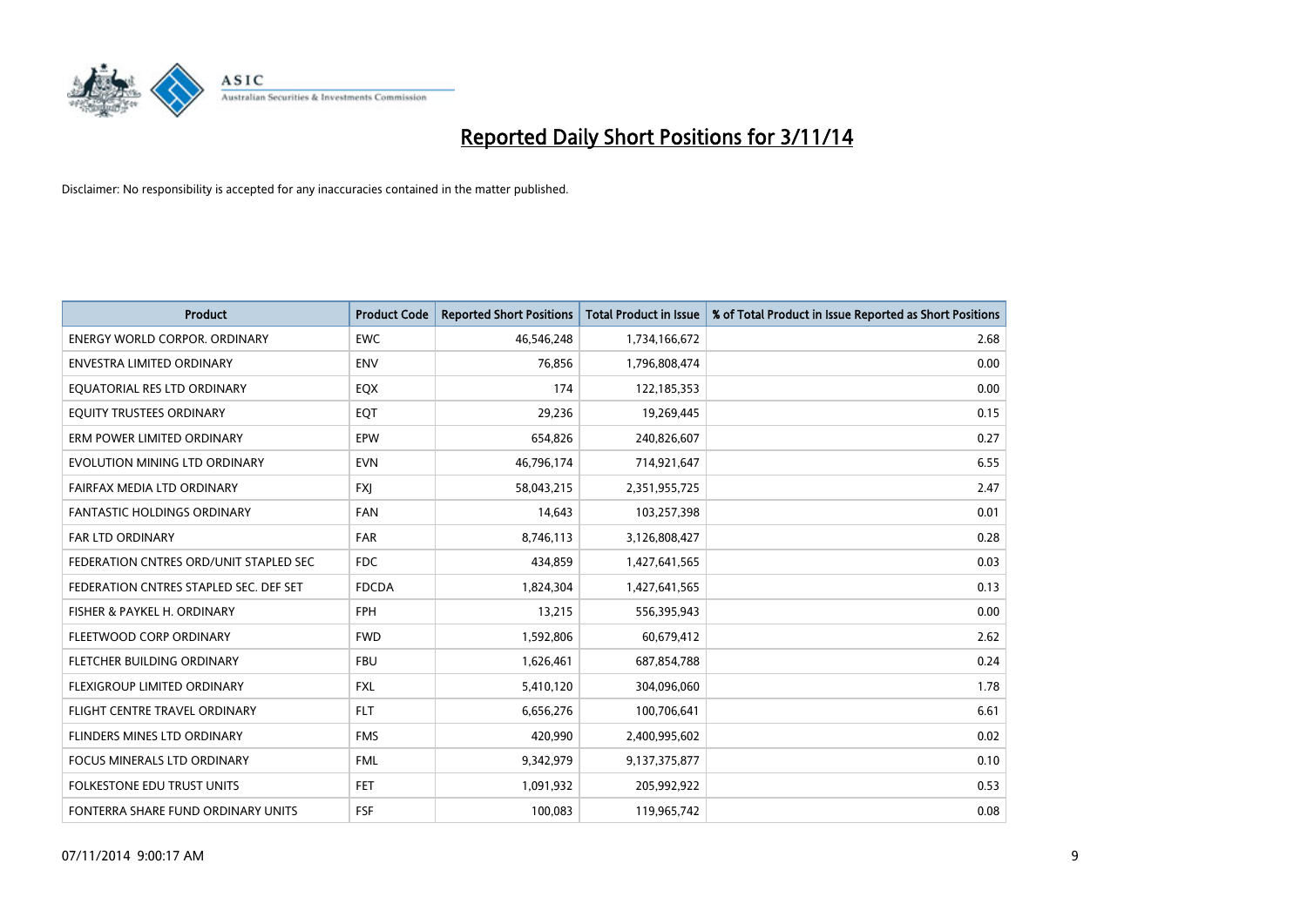

| <b>Product</b>                             | <b>Product Code</b> | <b>Reported Short Positions</b> | <b>Total Product in Issue</b> | % of Total Product in Issue Reported as Short Positions |
|--------------------------------------------|---------------------|---------------------------------|-------------------------------|---------------------------------------------------------|
| <b>FORTESCUE METALS GRP ORDINARY</b>       | <b>FMG</b>          | 287,805,681                     | 3,113,798,151                 | 9.24                                                    |
| FREEDOM FOOD LTD ORDINARY                  | <b>FNP</b>          | 49,648                          | 152,085,470                   | 0.03                                                    |
| <b>FUNTASTIC LIMITED ORDINARY</b>          | <b>FUN</b>          | 370,000                         | 669,869,723                   | 0.06                                                    |
| <b>G.U.D. HOLDINGS ORDINARY</b>            | GUD                 | 2,712,162                       | 70,939,492                    | 3.82                                                    |
| <b>G8 EDUCATION LIMITED ORDINARY</b>       | <b>GEM</b>          | 11,108,503                      | 353,691,630                   | 3.14                                                    |
| <b>GALAXY RESOURCES ORDINARY</b>           | GXY                 | 1,436,403                       | 1,064,496,654                 | 0.13                                                    |
| <b>GBST HOLDINGS ORDINARY</b>              | GBT                 | 12,376                          | 66,561,725                    | 0.02                                                    |
| <b>GDI PROPERTY GRP STAPLED SECURITIES</b> | GDI                 | 363,731                         | 567,575,025                   | 0.06                                                    |
| <b>GENTRACK GROUP LTD ORDINARY</b>         | <b>GTK</b>          | 2,922                           | 72,699,510                    | 0.00                                                    |
| <b>GENWORTH MORTGAGE ORDINARY</b>          | <b>GMA</b>          | 4,457,860                       | 650,000,000                   | 0.69                                                    |
| <b>GEODYNAMICS LIMITED ORDINARY</b>        | GDY                 | 819                             | 435,880,130                   | 0.00                                                    |
| <b>GINDALBIE METALS LTD ORDINARY</b>       | GBG                 | 34,187,585                      | 1,495,306,811                 | 2.29                                                    |
| <b>GOLD ROAD RES LTD ORDINARY</b>          | GOR                 | 1,177,140                       | 592,811,895                   | 0.20                                                    |
| <b>GOODMAN FIELDER, ORDINARY</b>           | <b>GFF</b>          | 5,744,602                       | 1,955,559,207                 | 0.29                                                    |
| <b>GOODMAN GROUP STAPLED</b>               | <b>GMG</b>          | 7,762,899                       | 1,745,460,061                 | 0.44                                                    |
| <b>GPT GROUP STAPLED SEC.</b>              | GPT                 | 6,426,482                       | 1,685,460,955                 | 0.38                                                    |
| <b>GRAINCORP LIMITED A CLASS ORDINARY</b>  | <b>GNC</b>          | 10,091,532                      | 228,855,628                   | 4.41                                                    |
| <b>GRANGE RESOURCES, ORDINARY</b>          | GRR                 | 8,377,804                       | 1,157,097,869                 | 0.72                                                    |
| <b>GREENCROSS LIMITED ORDINARY</b>         | GXL                 | 2,309,247                       | 111,447,503                   | 2.07                                                    |
| <b>GREENLAND MIN EN LTD ORDINARY</b>       | GGG                 | 740,429                         | 669,389,552                   | 0.11                                                    |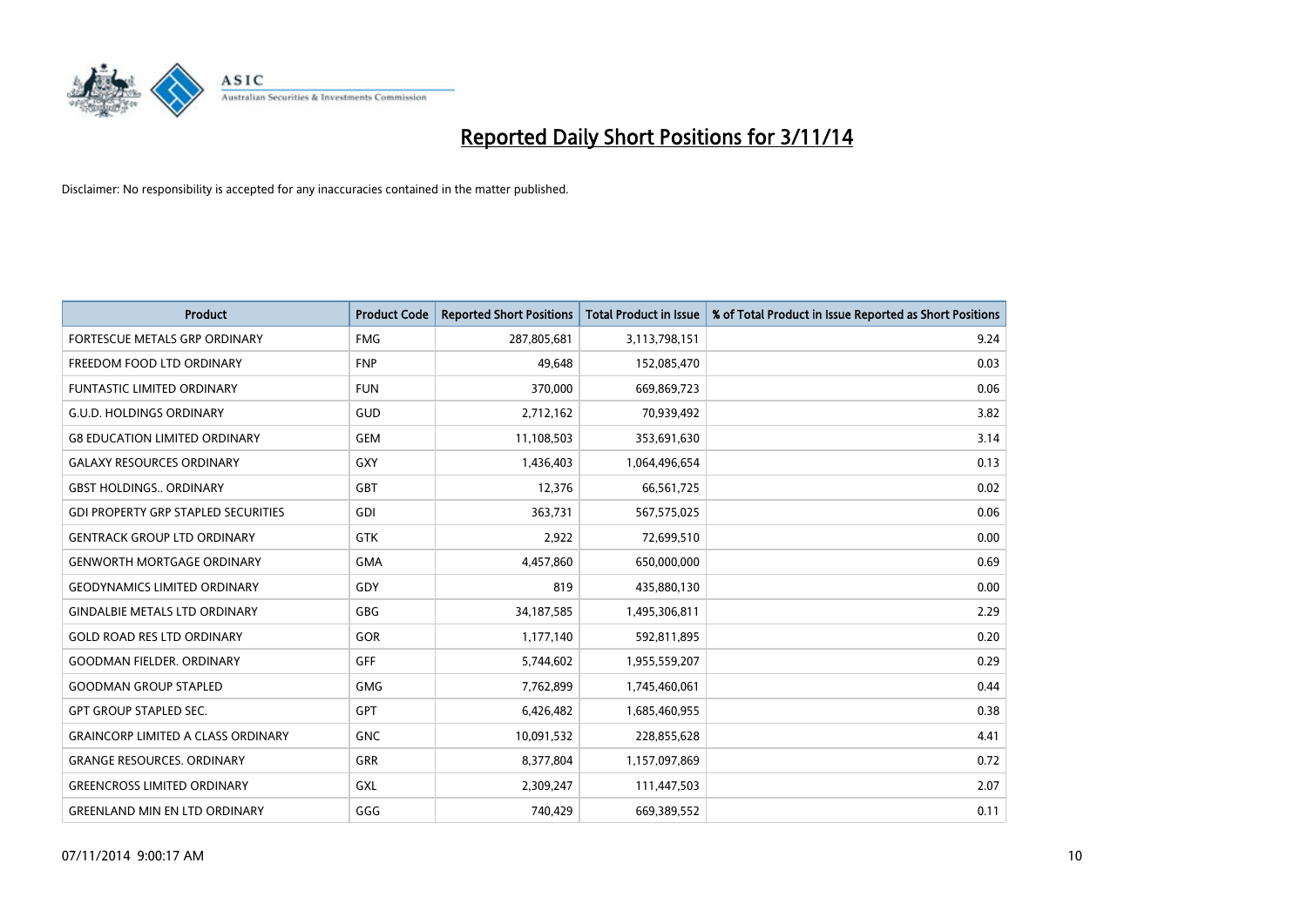

| <b>Product</b>                                   | <b>Product Code</b> | <b>Reported Short Positions</b> | <b>Total Product in Issue</b> | % of Total Product in Issue Reported as Short Positions |
|--------------------------------------------------|---------------------|---------------------------------|-------------------------------|---------------------------------------------------------|
| GREENLAND MIN EN LTD RIGHTS 26-JUN-14            | GGGR                | 3,842                           | 88,685,050                    | 0.00                                                    |
| <b>GROWTHPOINT PROPERTY ORD/UNIT STAPLED SEC</b> | GOZ                 | 1,732,182                       | 554,562,240                   | 0.31                                                    |
| <b>GRYPHON MINERALS LTD ORDINARY</b>             | GRY                 | 2,454,218                       | 401,115,935                   | 0.61                                                    |
| <b>GUILDFORD COAL LTD ORDINARY</b>               | <b>GUF</b>          | 77,890                          | 845,205,594                   | 0.01                                                    |
| <b>GWA GROUP LTD ORDINARY</b>                    | <b>GWA</b>          | 14,102,059                      | 306,533,770                   | 4.60                                                    |
| <b>HANSEN TECHNOLOGIES ORDINARY</b>              | <b>HSN</b>          | 5,632                           | 163,214,381                   | 0.00                                                    |
| HARVEY NORMAN ORDINARY                           | <b>HVN</b>          | 43,173,748                      | 1,062,316,784                 | 4.06                                                    |
| HEALTHSCOPE LIMITED. ORDINARY                    | <b>HSO</b>          | 2,566,989                       | 1,732,094,838                 | 0.15                                                    |
| <b>HENDERSON GROUP CDI 1:1</b>                   | <b>HGG</b>          | 6,976,308                       | 743,750,462                   | 0.94                                                    |
| HEA HOLDINGS LIMITED ORDINARY                    | <b>HFA</b>          | 3,809                           | 162,147,897                   | 0.00                                                    |
| HIGHLANDS PACIFIC ORDINARY                       | <b>HIG</b>          | 3,153                           | 918,694,336                   | 0.00                                                    |
| HILLGROVE RES LTD ORDINARY                       | <b>HGO</b>          | 96,258                          | 147,711,123                   | 0.07                                                    |
| <b>HILLS LTD ORDINARY</b>                        | <b>HIL</b>          | 1,058,631                       | 231,985,526                   | 0.46                                                    |
| HORIZON OIL LIMITED ORDINARY                     | <b>HZN</b>          | 33,563,821                      | 1,301,981,265                 | 2.58                                                    |
| <b>HOTEL PROPERTY STAPLED</b>                    | <b>HPI</b>          | 19,683                          | 143,883,216                   | 0.01                                                    |
| HUON AQUACULTURE GRP ORDINARY                    | <b>HUO</b>          | 797,261                         | 87,337,207                    | 0.91                                                    |
| <b>ICAR ASIA LTD ORDINARY</b>                    | ICQ                 | 369,253                         | 193,188,846                   | 0.19                                                    |
| <b>ICON ENERGY LIMITED ORDINARY</b>              | <b>ICN</b>          | 100,000                         | 615,774,351                   | 0.02                                                    |
| <b>IINET LIMITED ORDINARY</b>                    | <b>IIN</b>          | 7,725,306                       | 162, 163, 526                 | 4.76                                                    |
| <b>ILUKA RESOURCES ORDINARY</b>                  | ILU                 | 34,025,876                      | 418,700,517                   | 8.13                                                    |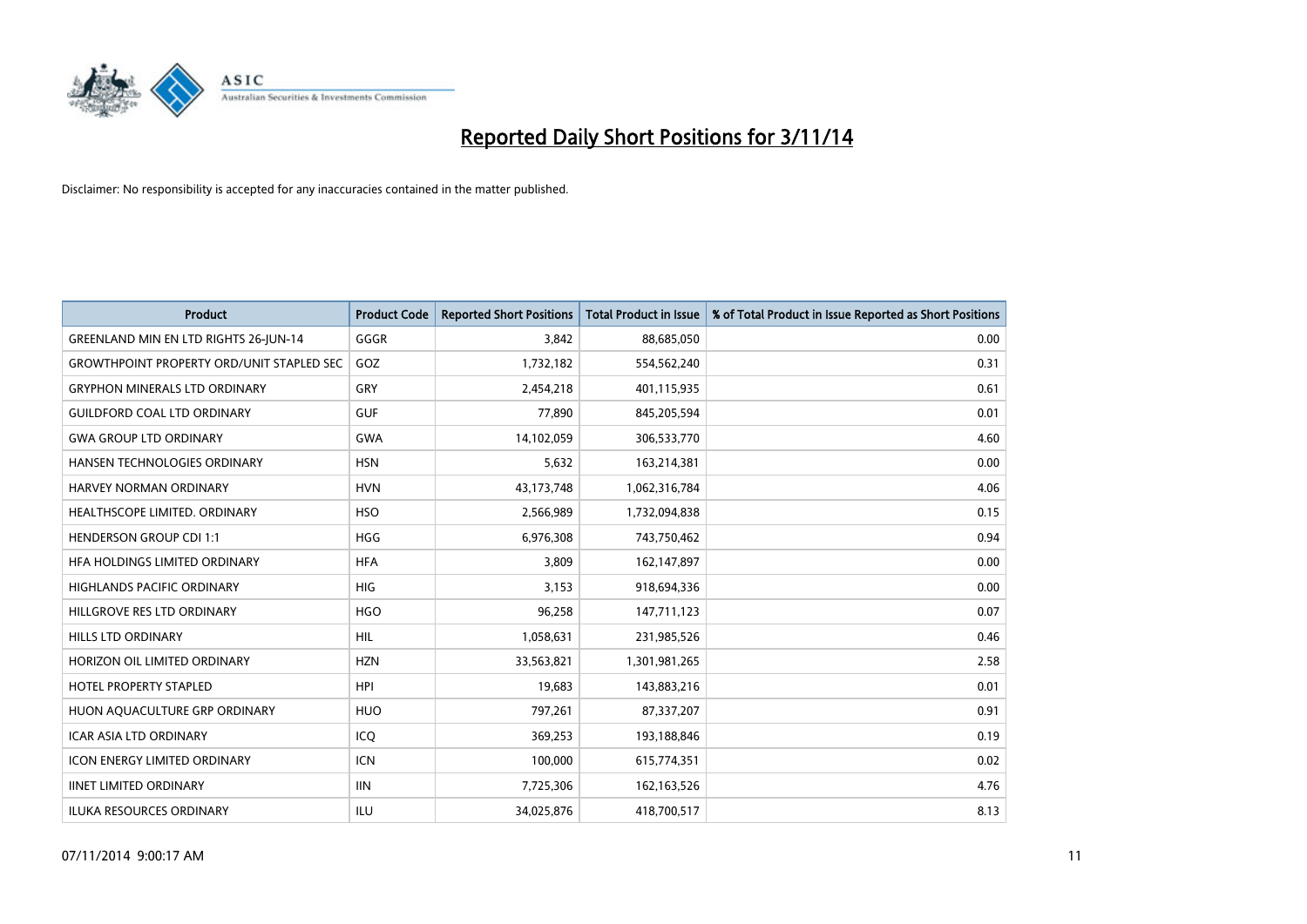

| <b>Product</b>                                  | <b>Product Code</b> | <b>Reported Short Positions</b> | <b>Total Product in Issue</b> | % of Total Product in Issue Reported as Short Positions |
|-------------------------------------------------|---------------------|---------------------------------|-------------------------------|---------------------------------------------------------|
| <b>IMDEX LIMITED ORDINARY</b>                   | <b>IMD</b>          | 2,657,247                       | 216,203,136                   | 1.23                                                    |
| <b>IMX RESOURCES LTD ORDINARY</b>               | IXR                 | $\mathbf{1}$                    | 507,497,146                   | 0.00                                                    |
| <b>INCITEC PIVOT ORDINARY</b>                   | IPL                 | 39,424,803                      | 1,654,998,197                 | 2.38                                                    |
| INDEPENDENCE GROUP ORDINARY                     | <b>IGO</b>          | 758,816                         | 234,256,573                   | 0.32                                                    |
| <b>INDOPHIL RESOURCES ORDINARY</b>              | <b>IRN</b>          | 4,646,069                       | 1,203,146,194                 | 0.39                                                    |
| <b>INDUSTRIA REIT STAPLED</b>                   | <b>IDR</b>          | 286,815                         | 125,000,001                   | 0.23                                                    |
| <b>INFIGEN ENERGY STAPLED SECURITIES</b>        | <b>IFN</b>          | 2,830,656                       | 767,887,581                   | 0.37                                                    |
| <b>INFOMEDIA LTD ORDINARY</b>                   | <b>IFM</b>          | 1,285,506                       | 306,954,355                   | 0.42                                                    |
| INGENIA GROUP STAPLED SECURITIES                | <b>INA</b>          | 9,323,394                       | 878,851,911                   | 1.06                                                    |
| <b>INSURANCE AUSTRALIA ORDINARY</b>             | <b>IAG</b>          | 18,297,165                      | 2,341,618,048                 | 0.78                                                    |
| <b>INTREPID MINES ORDINARY</b>                  | <b>IAU</b>          | 5,023,943                       | 557,654,880                   | 0.90                                                    |
| <b>INVESTA OFFICE FUND STAPLED SECURITIES</b>   | <b>IOF</b>          | 973,535                         | 614,047,458                   | 0.16                                                    |
| <b>INVOCARE LIMITED ORDINARY</b>                | <b>IVC</b>          | 5,095,043                       | 110,030,298                   | 4.63                                                    |
| <b>IOOF HOLDINGS LTD ORDINARY</b>               | IFL                 | 13,023,707                      | 300,133,752                   | 4.34                                                    |
| <b>IPROPERTY GROUP LTD ORDINARY</b>             | <b>IPP</b>          | 1,088,064                       | 181,703,204                   | 0.60                                                    |
| <b>IRESS LIMITED ORDINARY</b>                   | <b>IRE</b>          | 5,376,011                       | 159,097,319                   | 3.38                                                    |
| <b>ISELECT LTD ORDINARY</b>                     | <b>ISU</b>          | 898,258                         | 261,489,894                   | 0.34                                                    |
| <b>ISENTIA GROUP LTD ORDINARY</b>               | <b>ISD</b>          | 291,490                         | 200,000,001                   | 0.15                                                    |
| <b>ISENTRIC LTD. ORDINARY</b>                   | ICU                 | 134,432                         | 76,746,962                    | 0.18                                                    |
| <b>JAMES HARDIE INDUST CHESS DEPOSITARY INT</b> | <b>IHX</b>          | 6,896,717                       | 444,933,946                   | 1.55                                                    |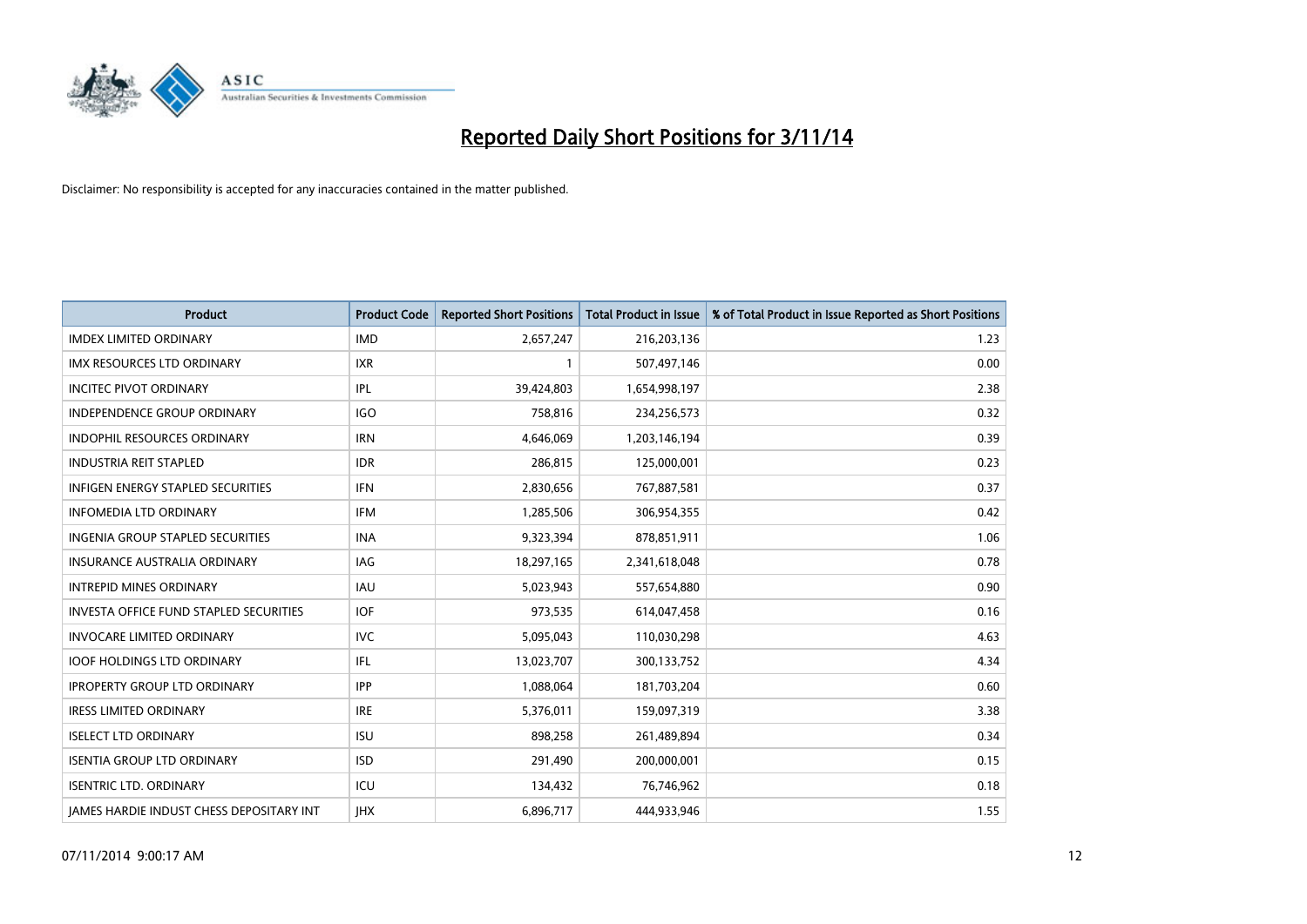

| <b>Product</b>                        | <b>Product Code</b> | <b>Reported Short Positions</b> | <b>Total Product in Issue</b> | % of Total Product in Issue Reported as Short Positions |
|---------------------------------------|---------------------|---------------------------------|-------------------------------|---------------------------------------------------------|
| <b>JAPARA HEALTHCARE LT ORDINARY</b>  | <b>IHC</b>          | 5,886,559                       | 263,046,592                   | 2.24                                                    |
| <b>JB HI-FI LIMITED ORDINARY</b>      | <b>IBH</b>          | 12,148,237                      | 98,947,309                    | 12.28                                                   |
| <b>KAGARA LTD ORDINARY</b>            | KZL                 | 1,452                           | 798,953,117                   | 0.00                                                    |
| KAROON GAS AUSTRALIA ORDINARY         | <b>KAR</b>          | 17,623,876                      | 252,969,964                   | 6.97                                                    |
| KATHMANDU HOLD LTD ORDINARY           | <b>KMD</b>          | 5,199,938                       | 201,318,944                   | 2.58                                                    |
| <b>KBL MINING LIMITED ORDINARY</b>    | <b>KBL</b>          | 1,820                           | 393,535,629                   | 0.00                                                    |
| KINGSGATE CONSOLID. ORDINARY          | <b>KCN</b>          | 21,892,721                      | 223,584,937                   | 9.79                                                    |
| KINGSROSE MINING LTD ORDINARY         | <b>KRM</b>          | 426,348                         | 358,611,493                   | 0.12                                                    |
| KOGI IRON LTD ORDINARY                | <b>KFE</b>          | 2,361,553                       | 376,669,836                   | 0.63                                                    |
| LEIGHTON HOLDINGS ORDINARY            | LEI                 | 5,615,304                       | 338,503,563                   | 1.66                                                    |
| LEND LEASE GROUP UNIT/ORD STAPLED     | LLC                 | 2,476,959                       | 579,596,726                   | 0.43                                                    |
| LIQUEFIED NATURAL ORDINARY            | <b>LNG</b>          | 8,237,440                       | 461,423,201                   | 1.79                                                    |
| LONESTAR RESO LTD ORDINARY            | <b>LNR</b>          | 849.817                         | 752,187,211                   | 0.11                                                    |
| LUCAPA DIAMOND LTD ORDINARY           | <b>LOM</b>          | 34,200                          | 181,851,630                   | 0.02                                                    |
| LYNAS CORPORATION ORDINARY            | <b>LYC</b>          | 78,928,282                      | 3,370,878,205                 | 2.34                                                    |
| <b>M2 GRP LTD ORDINARY</b>            | <b>MTU</b>          | 4,373,894                       | 180,974,848                   | 2.42                                                    |
| <b>MACA LIMITED ORDINARY</b>          | <b>MLD</b>          | 246,480                         | 232,676,373                   | 0.11                                                    |
| MACMAHON HOLDINGS ORDINARY            | <b>MAH</b>          | 37,765                          | 1,261,699,966                 | 0.00                                                    |
| MACO ATLAS ROADS GRP ORDINARY STAPLED | <b>MOA</b>          | 6,734,131                       | 511,538,852                   | 1.32                                                    |
| MACQUARIE GROUP LTD ORDINARY          | <b>MOG</b>          | 1,483,484                       | 321,202,994                   | 0.46                                                    |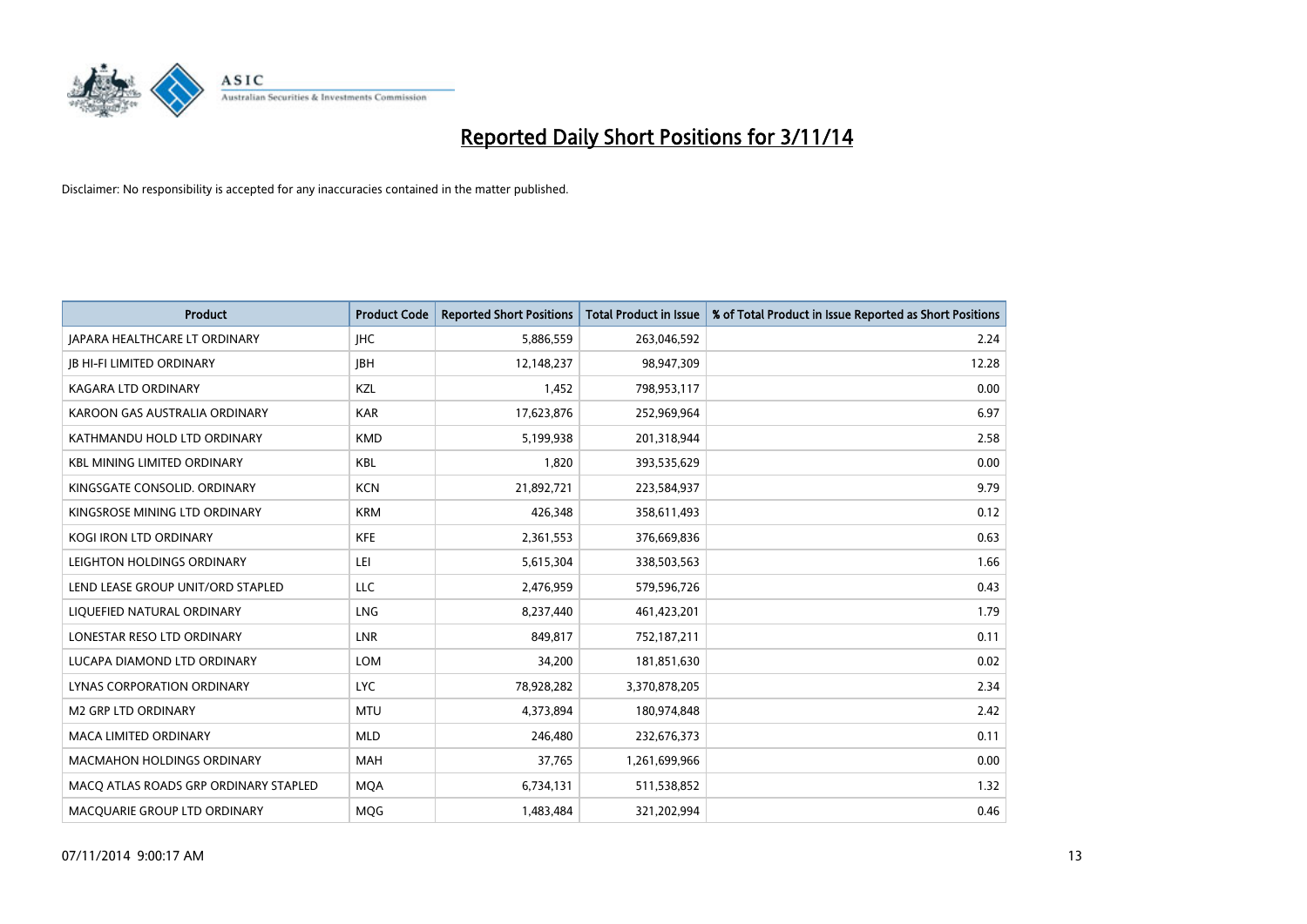

| <b>Product</b>                       | <b>Product Code</b> | <b>Reported Short Positions</b> | <b>Total Product in Issue</b> | % of Total Product in Issue Reported as Short Positions |
|--------------------------------------|---------------------|---------------------------------|-------------------------------|---------------------------------------------------------|
| MAGELLAN FIN GRP LTD ORDINARY        | <b>MFG</b>          | 4,383,403                       | 159,575,536                   | 2.75                                                    |
| MANTRA GROUP LTD ORDINARY            | <b>MTR</b>          | 4,023,279                       | 249,471,229                   | 1.61                                                    |
| MATRIX C & E LTD ORDINARY            | <b>MCE</b>          | 2,573,430                       | 94,555,428                    | 2.72                                                    |
| MAVERICK DRILLING ORDINARY           | <b>MAD</b>          | 2,937,476                       | 544,321,602                   | 0.54                                                    |
| <b>MAXITRANS INDUSTRIES ORDINARY</b> | <b>MXI</b>          | 13,125                          | 185,075,653                   | 0.01                                                    |
| MAYNE PHARMA LTD ORDINARY            | <b>MYX</b>          | 10,781,231                      | 587,948,337                   | 1.83                                                    |
| MCMILLAN SHAKESPEARE ORDINARY        | <b>MMS</b>          | 1,179,517                       | 77,525,801                    | 1.52                                                    |
| MCPHERSON'S LTD ORDINARY             | <b>MCP</b>          | 10,011                          | 95,434,645                    | 0.01                                                    |
| MEDUSA MINING LTD ORDINARY           | <b>MML</b>          | 15,257,934                      | 207,794,301                   | 7.34                                                    |
| MERIDIAN ENERGY INSTALMENT RECEIPTS  | <b>MEZCA</b>        | 200,000                         | 1,255,413,626                 | 0.02                                                    |
| <b>MERMAID MARINE ORDINARY</b>       | <b>MRM</b>          | 19,847,175                      | 368,666,221                   | 5.38                                                    |
| MESOBLAST LIMITED ORDINARY           | <b>MSB</b>          | 15,052,589                      | 321,696,029                   | 4.68                                                    |
| METALS X LIMITED ORDINARY            | <b>MLX</b>          | 3,059,078                       | 1,655,826,110                 | 0.18                                                    |
| METCASH LIMITED ORDINARY             | <b>MTS</b>          | 122,585,253                     | 903,309,574                   | 13.57                                                   |
| METMINCO LIMITED ORDINARY            | <b>MNC</b>          | 32,000                          | 1,796,381,542                 | 0.00                                                    |
| MIGHTY RIVER POWER ORDINARY          | <b>MYT</b>          | 3,285,084                       | 1,400,012,517                 | 0.23                                                    |
| MINCOR RESOURCES NL ORDINARY         | <b>MCR</b>          | 32,189                          | 188,208,274                   | 0.02                                                    |
| MINERAL DEPOSITS ORDINARY            | <b>MDL</b>          | 1,106,342                       | 103,676,341                   | 1.07                                                    |
| MINERAL RESOURCES, ORDINARY          | <b>MIN</b>          | 18,322,646                      | 187,270,274                   | 9.78                                                    |
| MINT WIRELESS ORDINARY               | <b>MNW</b>          | 2,471                           | 470,372,395                   | 0.00                                                    |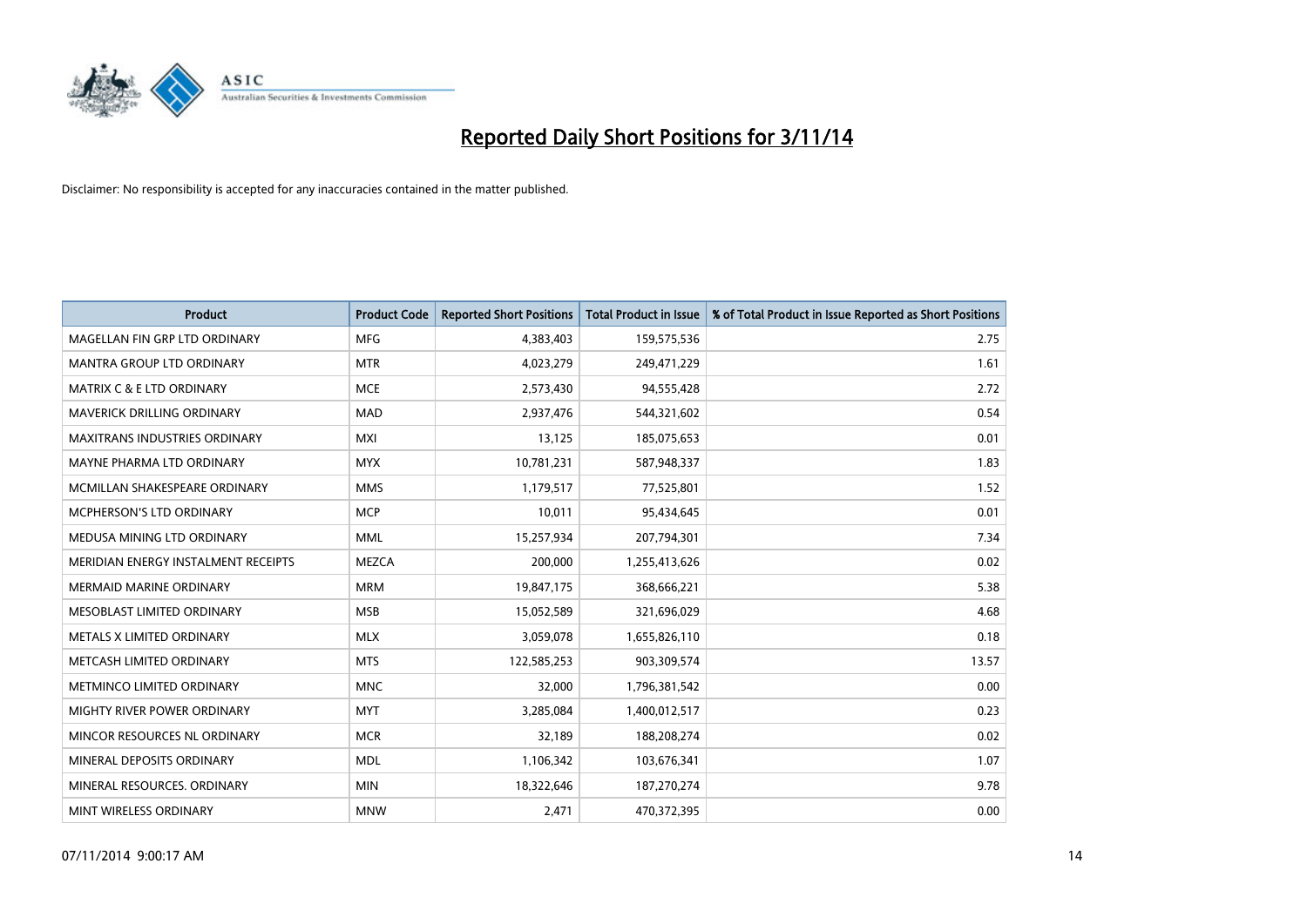

| <b>Product</b>                    | <b>Product Code</b> | <b>Reported Short Positions</b> | <b>Total Product in Issue</b> | % of Total Product in Issue Reported as Short Positions |
|-----------------------------------|---------------------|---------------------------------|-------------------------------|---------------------------------------------------------|
| MIRABELA NICKEL LTD ORDINARY      | <b>MBN</b>          | 10                              | 929,710,216                   | 0.00                                                    |
| MIRVAC GROUP STAPLED SECURITIES   | <b>MGR</b>          | 3,642,210                       | 3,697,197,370                 | 0.10                                                    |
| MOLOPO ENERGY LTD ORDINARY        | <b>MPO</b>          | 31,118                          | 248,705,730                   | 0.01                                                    |
| MONADELPHOUS GROUP ORDINARY       | <b>MND</b>          | 7,289,507                       | 92,998,380                    | 7.84                                                    |
| MONASH IVF GROUP LTD ORDINARY     | MVF                 | 460,727                         | 231,081,089                   | 0.20                                                    |
| MORTGAGE CHOICE LTD ORDINARY      | MOC                 | 1,086                           | 123,879,296                   | 0.00                                                    |
| <b>MOUNT GIBSON IRON ORDINARY</b> | <b>MGX</b>          | 39,366,769                      | 1,090,805,085                 | 3.61                                                    |
| MULTIPLEX SITES SITES             | <b>MXUPA</b>        | 2,479                           | 4,500,000                     | 0.06                                                    |
| <b>MYER HOLDINGS LTD ORDINARY</b> | <b>MYR</b>          | 104,487,795                     | 585,689,551                   | 17.84                                                   |
| NANOSONICS LIMITED ORDINARY       | <b>NAN</b>          | 2,088,472                       | 264,332,826                   | 0.79                                                    |
| NATIONAL AUST, BANK ORDINARY      | <b>NAB</b>          | 20,064,598                      | 2,365,790,790                 | 0.85                                                    |
| NATIONAL STORAGE STAPLED          | <b>NSR</b>          | 965,002                         | 290,831,660                   | 0.33                                                    |
| NAVITAS LIMITED ORDINARY          | <b>NVT</b>          | 3,412,926                       | 376,037,813                   | 0.91                                                    |
| NEARMAP LTD ORDINARY              | <b>NEA</b>          | 1,379,074                       | 338,146,101                   | 0.41                                                    |
| NEON ENERGY LIMITED ORDINARY      | <b>NEN</b>          | 140,474                         | 553,037,848                   | 0.03                                                    |
| NEW HOPE CORPORATION ORDINARY     | NHC                 | 1,039,701                       | 830,999,449                   | 0.13                                                    |
| NEWCREST MINING ORDINARY          | <b>NCM</b>          | 10,744,657                      | 766,510,971                   | 1.40                                                    |
| NEWS CORP A NON-VOTING CDI        | <b>NWSLV</b>        | 222,471                         | 2,692,304                     | 8.26                                                    |
| NEWS CORP B VOTING CDI            | <b>NWS</b>          | 2,418,475                       | 23,433,427                    | 10.32                                                   |
| NEWSAT LIMITED ORDINARY           | <b>NWT</b>          | 6,777,586                       | 613,199,841                   | 1.11                                                    |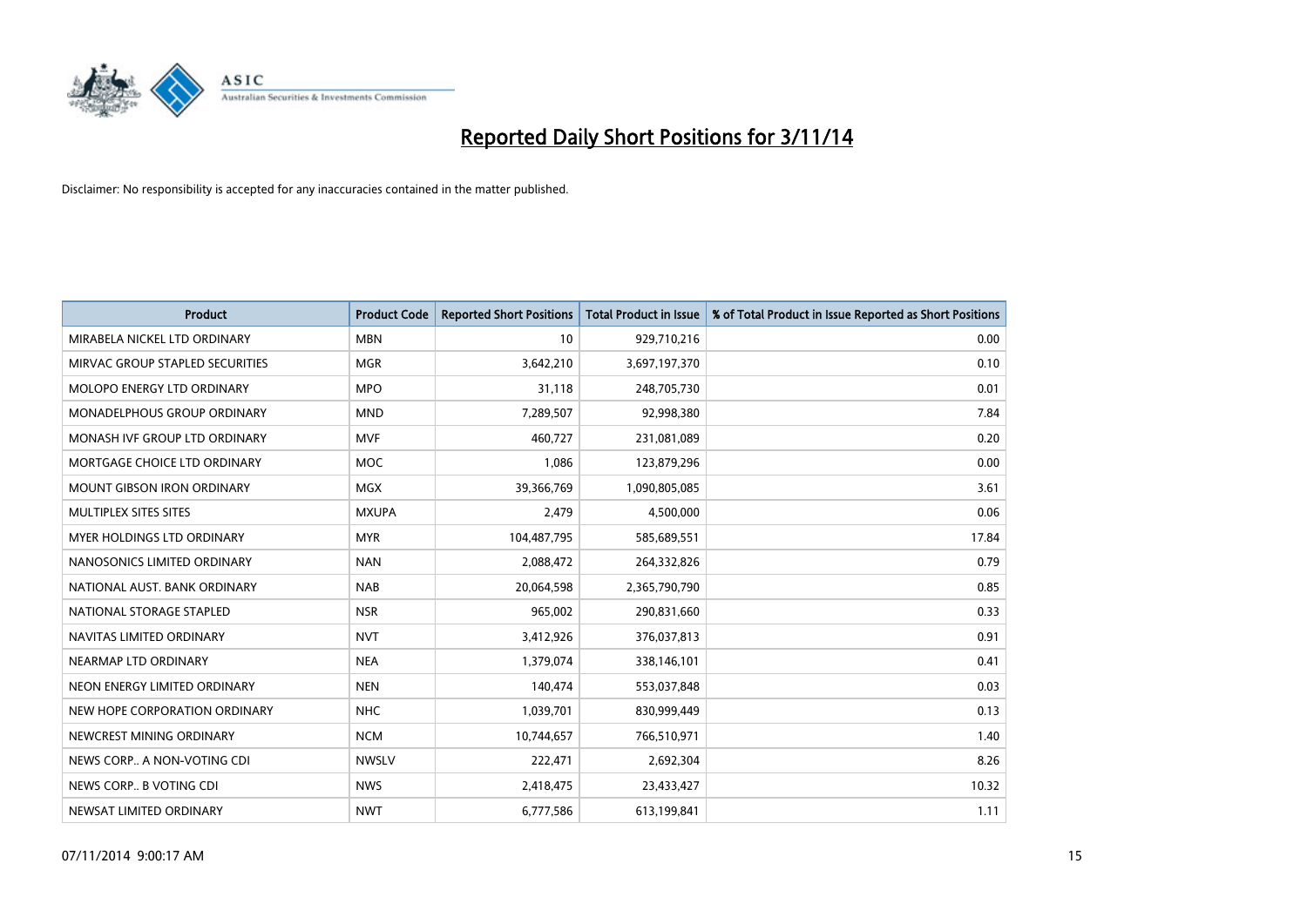

| <b>Product</b>                         | <b>Product Code</b> | <b>Reported Short Positions</b> | <b>Total Product in Issue</b> | % of Total Product in Issue Reported as Short Positions |
|----------------------------------------|---------------------|---------------------------------|-------------------------------|---------------------------------------------------------|
| NEXTDC LIMITED ORDINARY                | <b>NXT</b>          | 18,703,348                      | 193,154,486                   | 9.68                                                    |
| NEXUS ENERGY LIMITED ORDINARY          | <b>NXS</b>          | 83,983                          | 1,330,219,459                 | 0.01                                                    |
| NIB HOLDINGS LIMITED ORDINARY          | <b>NHF</b>          | 2,319,889                       | 439,004,182                   | 0.53                                                    |
| NINE ENTERTAINMENT ORDINARY            | <b>NEC</b>          | 10,069,565                      | 940,295,023                   | 1.07                                                    |
| NOBLE MINERAL RES ORDINARY             | <b>NMG</b>          | 2,365,726                       | 666,397,952                   | 0.36                                                    |
| NORTHERN IRON LTD ORDINARY             | <b>NFE</b>          | 11,392                          | 484,405,314                   | 0.00                                                    |
| NORTHERN STAR ORDINARY                 | <b>NST</b>          | 13,764,592                      | 592,256,718                   | 2.32                                                    |
| NOVION PROPERTY GRP STAPLED SECURITIES | <b>NVN</b>          | 13,723,318                      | 3,050,355,727                 | 0.45                                                    |
| NRW HOLDINGS LIMITED ORDINARY          | <b>NWH</b>          | 7,480,150                       | 278,888,011                   | 2.68                                                    |
| NUFARM LIMITED ORDINARY                | <b>NUF</b>          | 12,541,497                      | 264,367,746                   | 4.74                                                    |
| NUPLEX INDUSTRIES ORDINARY             | <b>NPX</b>          | 1,000                           | 198,125,827                   | 0.00                                                    |
| OCEANAGOLD CORP. CHESS DEPOSITARY INT  | <b>OGC</b>          | 2,015,260                       | 301,520,186                   | 0.67                                                    |
| OIL SEARCH LTD ORDINARY                | OSH                 | 3,692,777                       | 1,522,692,587                 | 0.24                                                    |
| OM HOLDINGS LIMITED ORDINARY           | OMH                 | 58,082                          | 733,423,337                   | 0.01                                                    |
| ORBIS GOLD LTD ORDINARY                | <b>OBS</b>          | 10,000                          | 249,886,056                   | 0.00                                                    |
| ORICA LIMITED ORDINARY                 | ORI                 | 18,802,942                      | 372,743,291                   | 5.04                                                    |
| ORIGIN ENERGY ORDINARY                 | <b>ORG</b>          | 7,801,892                       | 1,106,302,201                 | 0.71                                                    |
| OROCOBRE LIMITED ORDINARY              | <b>ORE</b>          | 2,547,664                       | 132,041,911                   | 1.93                                                    |
| ORORA LIMITED ORDINARY                 | <b>ORA</b>          | 7,738,205                       | 1,206,684,923                 | 0.64                                                    |
| OROTONGROUP LIMITED ORDINARY           | <b>ORL</b>          | 250,642                         | 40,880,902                    | 0.61                                                    |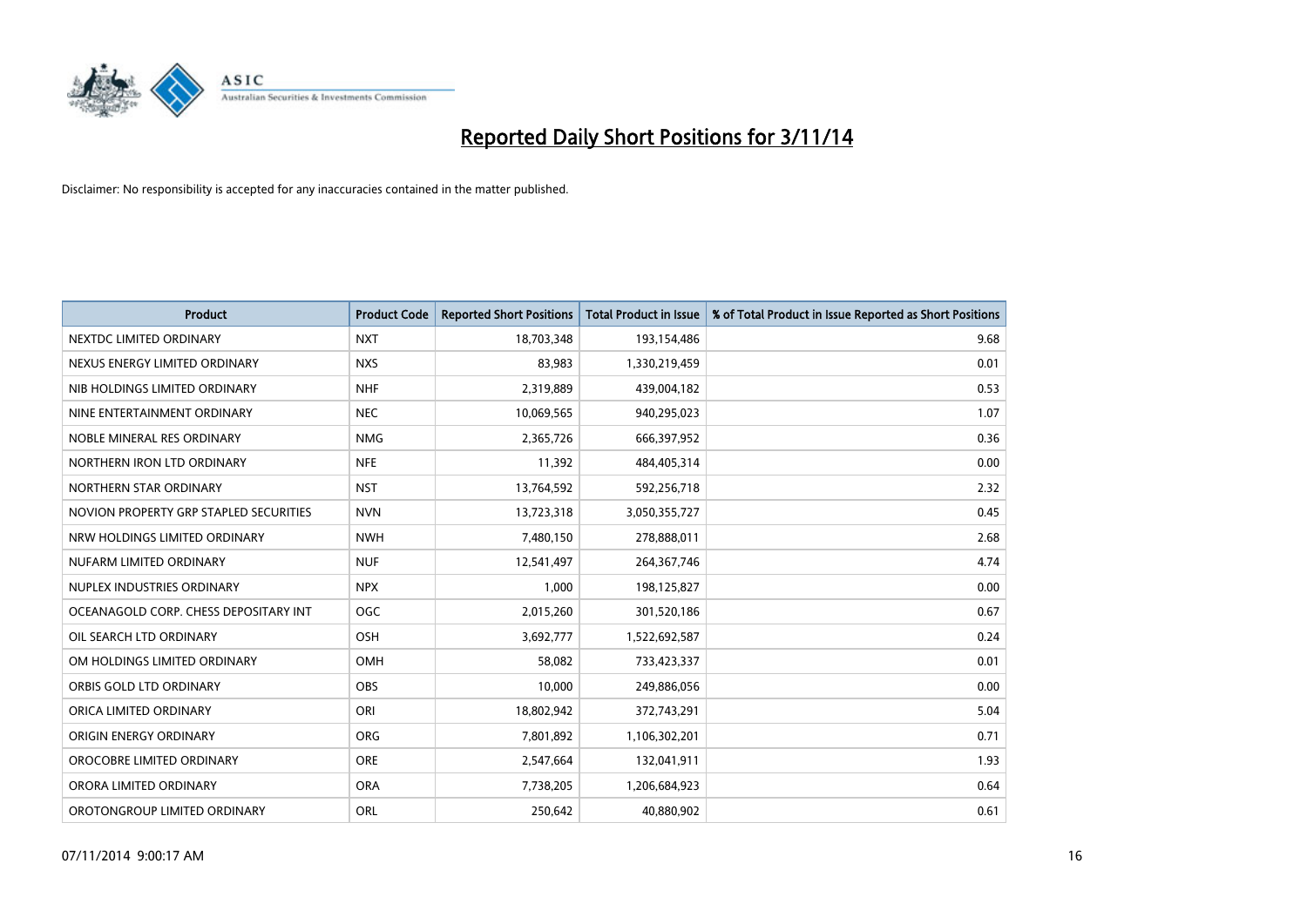

| <b>Product</b>                    | <b>Product Code</b> | <b>Reported Short Positions</b> | <b>Total Product in Issue</b> | % of Total Product in Issue Reported as Short Positions |
|-----------------------------------|---------------------|---------------------------------|-------------------------------|---------------------------------------------------------|
| <b>OZ MINERALS ORDINARY</b>       | OZL                 | 16, 165, 141                    | 303,470,022                   | 5.33                                                    |
| <b>OZFOREX GROUP LTD ORDINARY</b> | <b>OFX</b>          | 8,147,214                       | 240,000,000                   | 3.39                                                    |
| PACIFIC BRANDS ORDINARY           | <b>PBG</b>          | 67,881,658                      | 917,226,291                   | 7.40                                                    |
| PACT GROUP HLDGS LTD ORDINARY     | <b>PGH</b>          | 2,614,127                       | 294,097,961                   | 0.89                                                    |
| PALADIN ENERGY LTD ORDINARY       | <b>PDN</b>          | 110,602,431                     | 964,894,574                   | 11.46                                                   |
| PANAUST LIMITED ORDINARY          | <b>PNA</b>          | 115,464                         | 636,599,496                   | 0.02                                                    |
| PANORAMIC RESOURCES ORDINARY      | PAN                 | 169,761                         | 322,275,824                   | 0.05                                                    |
| PANTERRA GOLD LTD ORDINARY        | PGI                 | $\mathbf{1}$                    | 822,241,166                   | 0.00                                                    |
| PAPERLINX LIMITED ORDINARY        | <b>PPX</b>          | 44,691                          | 665, 181, 261                 | 0.01                                                    |
| PAPILLON RES LTD ORDINARY         | <b>PIR</b>          | 112,616                         | 356,976,210                   | 0.03                                                    |
| PATTIES FOODS LTD ORDINARY        | <b>PFL</b>          | 9,001                           | 139,144,338                   | 0.01                                                    |
| PEET LIMITED ORDINARY             | <b>PPC</b>          | 52,774                          | 434,682,005                   | 0.01                                                    |
| PERPETUAL LIMITED ORDINARY        | <b>PPT</b>          | 1,234,874                       | 46,574,426                    | 2.65                                                    |
| PERSEUS MINING LTD ORDINARY       | PRU                 | 22,026,165                      | 526,656,401                   | 4.18                                                    |
| PHARMAXIS LTD ORDINARY            | <b>PXS</b>          | 501,000                         | 309,637,849                   | 0.16                                                    |
| PHOSPHAGENICS LTD. ORDINARY       | POH                 | 43,750                          | 1,261,965,957                 | 0.00                                                    |
| PLATINUM ASSET ORDINARY           | <b>PTM</b>          | 2,963,774                       | 580,786,282                   | 0.51                                                    |
| PLATINUM AUSTRALIA ORDINARY       | <b>PLA</b>          | 836,027                         | 504,968,043                   | 0.17                                                    |
| PMP LIMITED ORDINARY              | <b>PMP</b>          | 27,581                          | 323,781,124                   | 0.01                                                    |
| POSEIDON NICK LTD ORDINARY        | <b>POS</b>          | 1,031,047                       | 601,024,910                   | 0.17                                                    |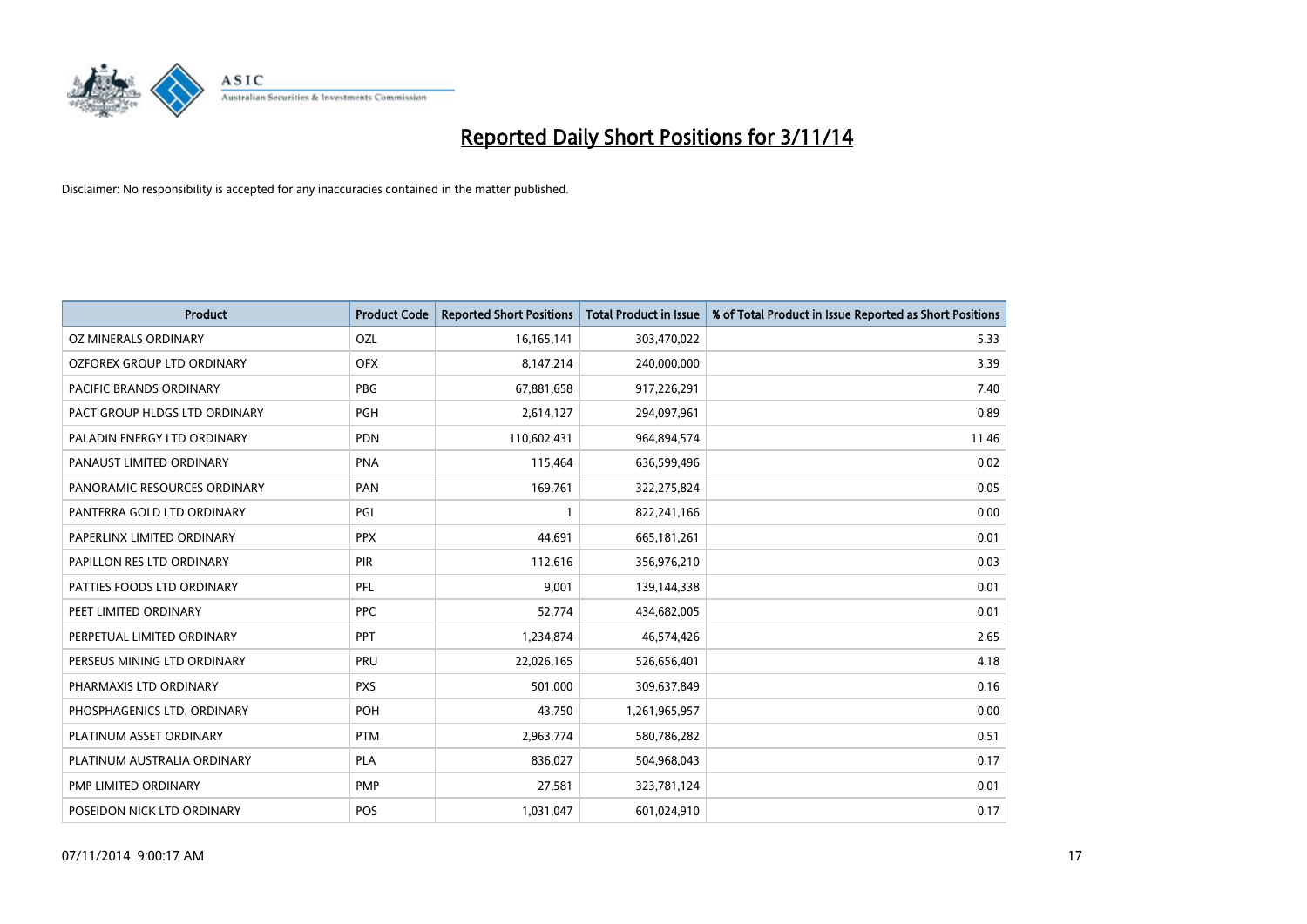

| <b>Product</b>                      | <b>Product Code</b> | <b>Reported Short Positions</b> | <b>Total Product in Issue</b> | % of Total Product in Issue Reported as Short Positions |
|-------------------------------------|---------------------|---------------------------------|-------------------------------|---------------------------------------------------------|
| PRANA BIOTECHNOLOGY ORDINARY        | PBT                 | 2,877,923                       | 488,936,960                   | 0.59                                                    |
| PREMIER INVESTMENTS ORDINARY        | <b>PMV</b>          | 223,075                         | 155,714,874                   | 0.14                                                    |
| PRIMA BIOMED LTD ORDINARY           | <b>PRR</b>          | 132,361                         | 1,258,301,929                 | 0.01                                                    |
| PRIMARY HEALTH CARE ORDINARY        | <b>PRY</b>          | 26,749,085                      | 512,130,550                   | 5.22                                                    |
| PRIME MEDIA GRP LTD ORDINARY        | <b>PRT</b>          | 1,486,042                       | 366,330,303                   | 0.41                                                    |
| PROGRAMMED ORDINARY                 | <b>PRG</b>          | 168,029                         | 118,651,911                   | 0.14                                                    |
| PURA VIDA ENERGY NL ORDINARY        | <b>PVD</b>          | 13,079                          | 130,130,698                   | 0.01                                                    |
| <b>QANTAS AIRWAYS ORDINARY</b>      | QAN                 | 30,212,041                      | 2,196,330,250                 | 1.38                                                    |
| OBE INSURANCE GROUP ORDINARY        | <b>OBE</b>          | 23,381,452                      | 1,364,945,301                 | 1.71                                                    |
| <b>QUBE HOLDINGS LTD ORDINARY</b>   | QUB                 | 5,393,766                       | 1,054,428,076                 | 0.51                                                    |
| RAMSAY HEALTH CARE ORDINARY         | <b>RHC</b>          | 548,015                         | 202,081,252                   | 0.27                                                    |
| RANGE RESOURCES LTD ORDINARY        | <b>RRS</b>          | 750,000                         | 5,033,728,297                 | 0.01                                                    |
| <b>RCG CORPORATION LTD ORDINARY</b> | <b>RCG</b>          | 285,854                         | 263,808,625                   | 0.11                                                    |
| <b>RCR TOMLINSON ORDINARY</b>       | <b>RCR</b>          | 377,327                         | 139,000,806                   | 0.27                                                    |
| <b>REA GROUP ORDINARY</b>           | <b>REA</b>          | 1,827,910                       | 131,714,699                   | 1.39                                                    |
| <b>RECALL HOLDINGS LTD ORDINARY</b> | <b>REC</b>          | 6,494,435                       | 313,149,677                   | 2.07                                                    |
| RECKON LIMITED ORDINARY             | <b>RKN</b>          | 1,396,958                       | 112,084,762                   | 1.25                                                    |
| <b>RED 5 LIMITED ORDINARY</b>       | <b>RED</b>          | 174,740                         | 759,451,008                   | 0.02                                                    |
| <b>RED FORK ENERGY ORDINARY</b>     | <b>RFE</b>          | 318,694                         | 501,051,719                   | 0.06                                                    |
| REDBANK ENERGY LTD ORDINARY         | AEJ                 | 13                              | 786,287                       | 0.00                                                    |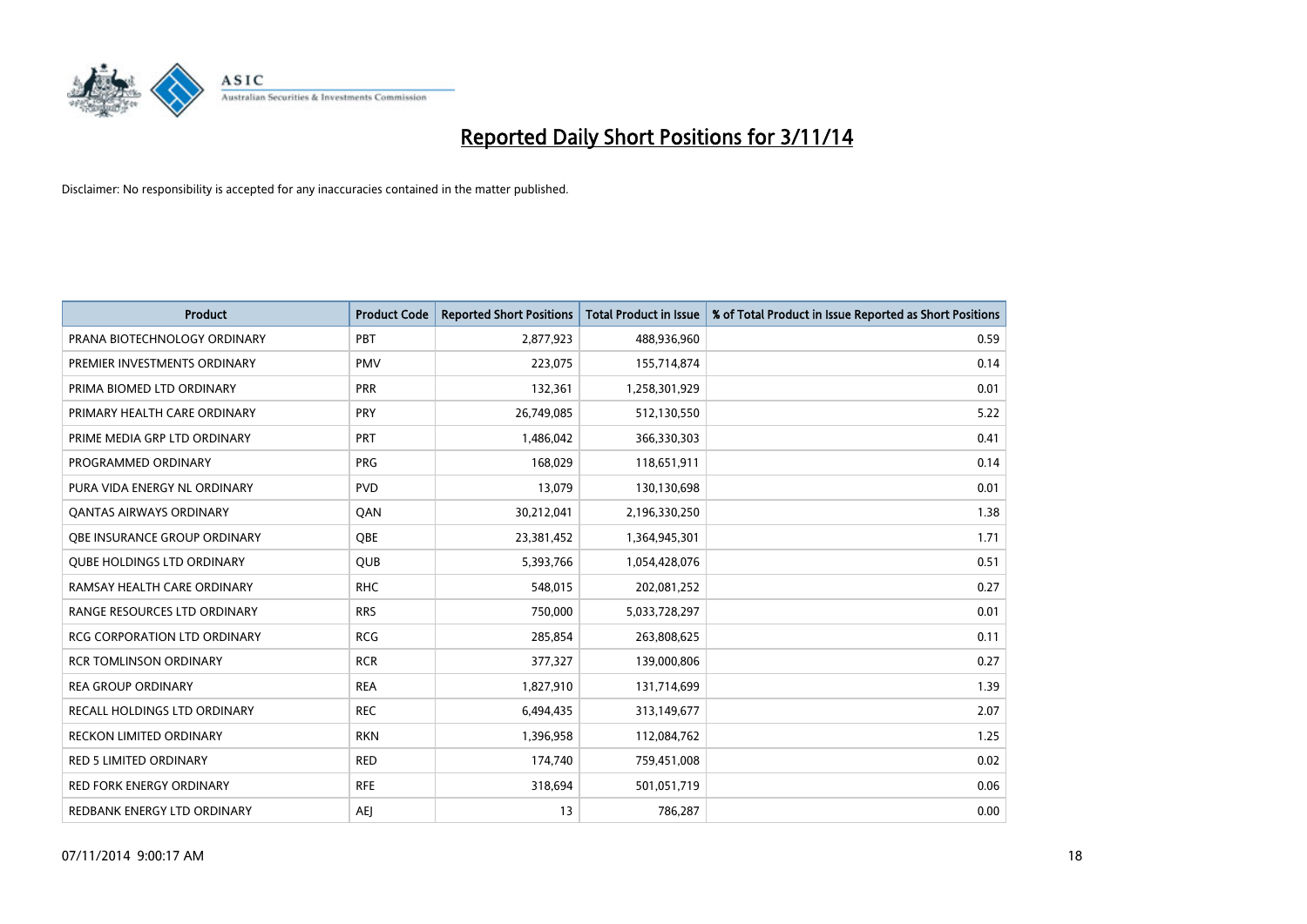

| <b>Product</b>                        | <b>Product Code</b> | <b>Reported Short Positions</b> | <b>Total Product in Issue</b> | % of Total Product in Issue Reported as Short Positions |
|---------------------------------------|---------------------|---------------------------------|-------------------------------|---------------------------------------------------------|
| REED RESOURCES LTD ORDINARY           | <b>RDR</b>          | 2.000                           | 499,453,895                   | 0.00                                                    |
| REGIS HEALTHCARE LTD ORDINARY         | <b>REG</b>          | 160,788                         | 300,345,797                   | 0.05                                                    |
| <b>REGIS RESOURCES ORDINARY</b>       | <b>RRL</b>          | 50,880,383                      | 499,781,595                   | 10.18                                                   |
| RESMED INC CDI 10:1                   | <b>RMD</b>          | 35,343,003                      | 1,403,045,440                 | 2.52                                                    |
| <b>RESOLUTE MINING ORDINARY</b>       | <b>RSG</b>          | 10,739,487                      | 641,189,223                   | 1.67                                                    |
| <b>RESOURCE GENERATION ORDINARY</b>   | <b>RES</b>          | 1,220                           | 581,380,338                   | 0.00                                                    |
| RETAIL FOOD GROUP ORDINARY            | <b>RFG</b>          | 6,199,470                       | 154,379,893                   | 4.02                                                    |
| REX MINERALS LIMITED ORDINARY         | <b>RXM</b>          | 1,127,715                       | 220,519,784                   | 0.51                                                    |
| RIO TINTO LIMITED ORDINARY            | <b>RIO</b>          | 3,887,161                       | 435,758,720                   | 0.89                                                    |
| ROC OIL COMPANY ORDINARY              | <b>ROC</b>          | 1,455,755                       | 687,618,400                   | 0.21                                                    |
| <b>ROX RESOURCES ORDINARY</b>         | <b>RXL</b>          | 3,330,144                       | 849,673,095                   | 0.39                                                    |
| ROYAL WOLF HOLDINGS ORDINARY          | <b>RWH</b>          | 209,381                         | 100,387,052                   | 0.21                                                    |
| RUBIK FINANCIAL LTD. ORDINARY         | <b>RFL</b>          | 1,745                           | 341,249,914                   | 0.00                                                    |
| SAI GLOBAL LIMITED ORDINARY           | SAI                 | 556,560                         | 211,726,802                   | 0.26                                                    |
| SALMAT LIMITED ORDINARY               | <b>SLM</b>          | 101,385                         | 159,812,799                   | 0.06                                                    |
| SAMSON OIL & GAS LTD ORDINARY         | SSN                 | 17,184,040                      | 2,837,780,958                 | 0.61                                                    |
| SANDFIRE RESOURCES ORDINARY           | <b>SFR</b>          | 3,161,774                       | 155,840,968                   | 2.03                                                    |
| <b>SANTOS LTD ORDINARY</b>            | <b>STO</b>          | 7,239,257                       | 982,268,455                   | 0.74                                                    |
| SARACEN MINERAL ORDINARY              | <b>SAR</b>          | 5,141,542                       | 792,784,738                   | 0.65                                                    |
| SCA PROPERTY GROUP STAPLED SECURITIES | SCP                 | 18,867,050                      | 648,628,320                   | 2.91                                                    |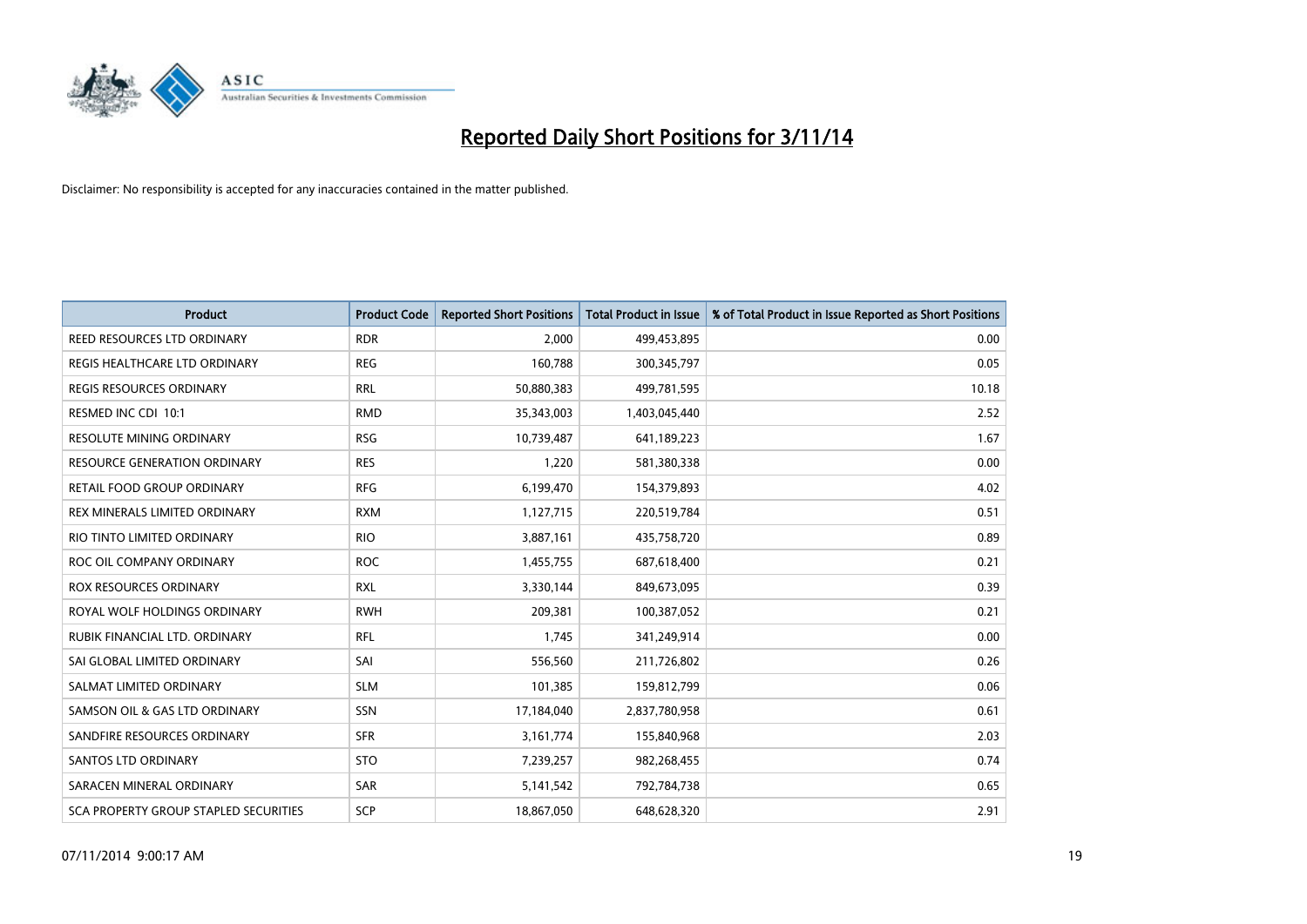

| <b>Product</b>                           | <b>Product Code</b> | <b>Reported Short Positions</b> | <b>Total Product in Issue</b> | % of Total Product in Issue Reported as Short Positions |
|------------------------------------------|---------------------|---------------------------------|-------------------------------|---------------------------------------------------------|
| <b>SCENTRE GRP STAPLED</b>               | <b>SCG</b>          | 33,029,943                      | 5,324,296,678                 | 0.62                                                    |
| SEDGMAN LIMITED ORDINARY                 | <b>SDM</b>          | 1,128,550                       | 227,059,277                   | 0.50                                                    |
| SEEK LIMITED ORDINARY                    | <b>SEK</b>          | 11,838,447                      | 342,335,122                   | 3.46                                                    |
| SELECT HARVESTS ORDINARY                 | <b>SHV</b>          | 1,228,305                       | 70,940,874                    | 1.73                                                    |
| SENEX ENERGY LIMITED ORDINARY            | SXY                 | 45,719,043                      | 1,149,657,377                 | 3.98                                                    |
| SERVICE STREAM ORDINARY                  | SSM                 | 30                              | 386,389,873                   | 0.00                                                    |
| SEVEN GROUP HOLDINGS ORDINARY            | <b>SVW</b>          | 1,869,275                       | 300,660,933                   | 0.62                                                    |
| SEVEN WEST MEDIA LTD ORDINARY            | SWM                 | 18,407,284                      | 999,160,872                   | 1.84                                                    |
| SEYMOUR WHYTE LTD ORDINARY               | <b>SWL</b>          | 38,471                          | 87,647,595                    | 0.04                                                    |
| SG FLEET GROUP LTD ORDINARY              | SGF                 | 64,972                          | 242,691,826                   | 0.03                                                    |
| SIGMA PHARMACEUTICAL ORDINARY            | <b>SIP</b>          | 21,000,854                      | 1,108,086,575                 | 1.90                                                    |
| SILEX SYSTEMS ORDINARY                   | <b>SLX</b>          | 8,868,418                       | 170,467,339                   | 5.20                                                    |
| SILVER CHEF LIMITED ORDINARY             | SIV                 | 22,623                          | 29,640,865                    | 0.08                                                    |
| SILVER LAKE RESOURCE ORDINARY            | <b>SLR</b>          | 26,512,852                      | 503,233,971                   | 5.27                                                    |
| SIMS METAL MGMT LTD ORDINARY             | SGM                 | 16,174,696                      | 204,633,630                   | 7.90                                                    |
| SINGAPORE TELECOMM. CHESS DEPOSITARY INT | SGT                 | 2,562,535                       | 115,837,110                   | 2.21                                                    |
| SINO GAS ENERGY ORDINARY                 | <b>SEH</b>          | 11,991,381                      | 1,542,672,358                 | 0.78                                                    |
| SIRIUS RESOURCES NL ORDINARY             | <b>SIR</b>          | 15,222,130                      | 341,438,269                   | 4.46                                                    |
| SIRTEX MEDICAL ORDINARY                  | <b>SRX</b>          | 52,708                          | 56,524,273                    | 0.09                                                    |
| SKILLED GROUP LTD ORDINARY               | <b>SKE</b>          | 6,680,143                       | 235,753,791                   | 2.83                                                    |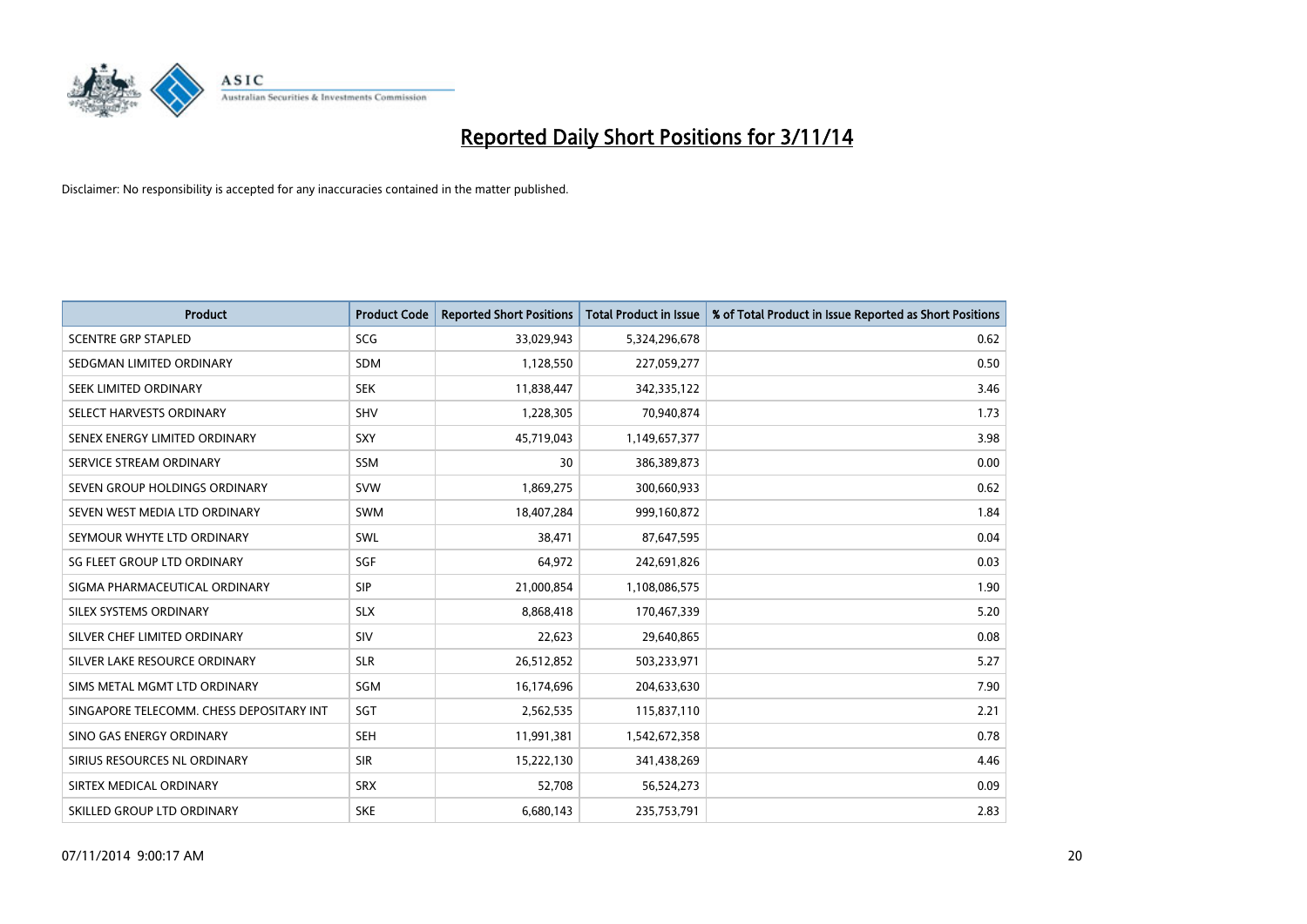

| <b>Product</b>                           | <b>Product Code</b> | <b>Reported Short Positions</b> | <b>Total Product in Issue</b> | % of Total Product in Issue Reported as Short Positions |
|------------------------------------------|---------------------|---------------------------------|-------------------------------|---------------------------------------------------------|
| <b>SKY NETWORK ORDINARY</b>              | <b>SKT</b>          | 11,630,573                      | 389,139,785                   | 2.99                                                    |
| SKYCITY ENT GRP LTD ORDINARY             | <b>SKC</b>          | 7,995,154                       | 592,857,388                   | 1.35                                                    |
| <b>SLATER &amp; GORDON ORDINARY</b>      | SGH                 | 2,909,714                       | 205,744,600                   | 1.41                                                    |
| SMARTGRP CORPORATION ORDINARY            | <b>SIQ</b>          | 145,543                         | 101,461,150                   | 0.14                                                    |
| SMS MANAGEMENT, ORDINARY                 | <b>SMX</b>          | 1,544,007                       | 69,394,537                    | 2.22                                                    |
| SONIC HEALTHCARE ORDINARY                | <b>SHL</b>          | 2,725,383                       | 401,171,556                   | 0.68                                                    |
| SOUL PATTINSON (W.H) ORDINARY            | SOL                 | 13,423                          | 239,395,320                   | 0.01                                                    |
| SP AUSNET STAPLED SECURITIES             | <b>SPN</b>          | 574,602                         | 3,425,244,162                 | 0.02                                                    |
| SPARK INFRASTRUCTURE STAPLED US PROHIBT. | SKI                 | 13,474,766                      | 1,466,360,128                 | 0.92                                                    |
| SPARK NEW ZEALAND ORDINARY               | <b>SPK</b>          | 13,480,635                      | 1,834,767,958                 | 0.73                                                    |
| SPDR 200 FUND ETF UNITS                  | <b>STW</b>          | 18,108                          | 46,546,865                    | 0.04                                                    |
| SPDR 50 FUND ETF UNITS                   | <b>SFY</b>          | 38,675                          | 7,395,165                     | 0.52                                                    |
| SPECIALTY FASHION ORDINARY               | <b>SFH</b>          | 108,800                         | 192,236,121                   | 0.06                                                    |
| SPOTLESS GRP HLD LTD ORDINARY            | SPO                 | 31,194,790                      | 1,098,290,178                 | 2.84                                                    |
| ST BARBARA LIMITED ORDINARY              | <b>SBM</b>          | 10,341,180                      | 494,269,192                   | 2.09                                                    |
| STARPHARMA HOLDINGS ORDINARY             | SPL                 | 15,001,949                      | 313,748,388                   | 4.78                                                    |
| STEADFAST GROUP LTD ORDINARY             | SDF                 | 9,556,229                       | 503,352,992                   | 1.90                                                    |
| STH CRS ELECT ENGNR ORDINARY             | <b>SXE</b>          | 5,178                           | 161,523,130                   | 0.00                                                    |
| STHN CROSS MEDIA ORDINARY                | SXL                 | 41,743,031                      | 705,246,986                   | 5.92                                                    |
| STOCKLAND UNITS/ORD STAPLED              | SGP                 | 10,400,717                      | 2,348,746,744                 | 0.44                                                    |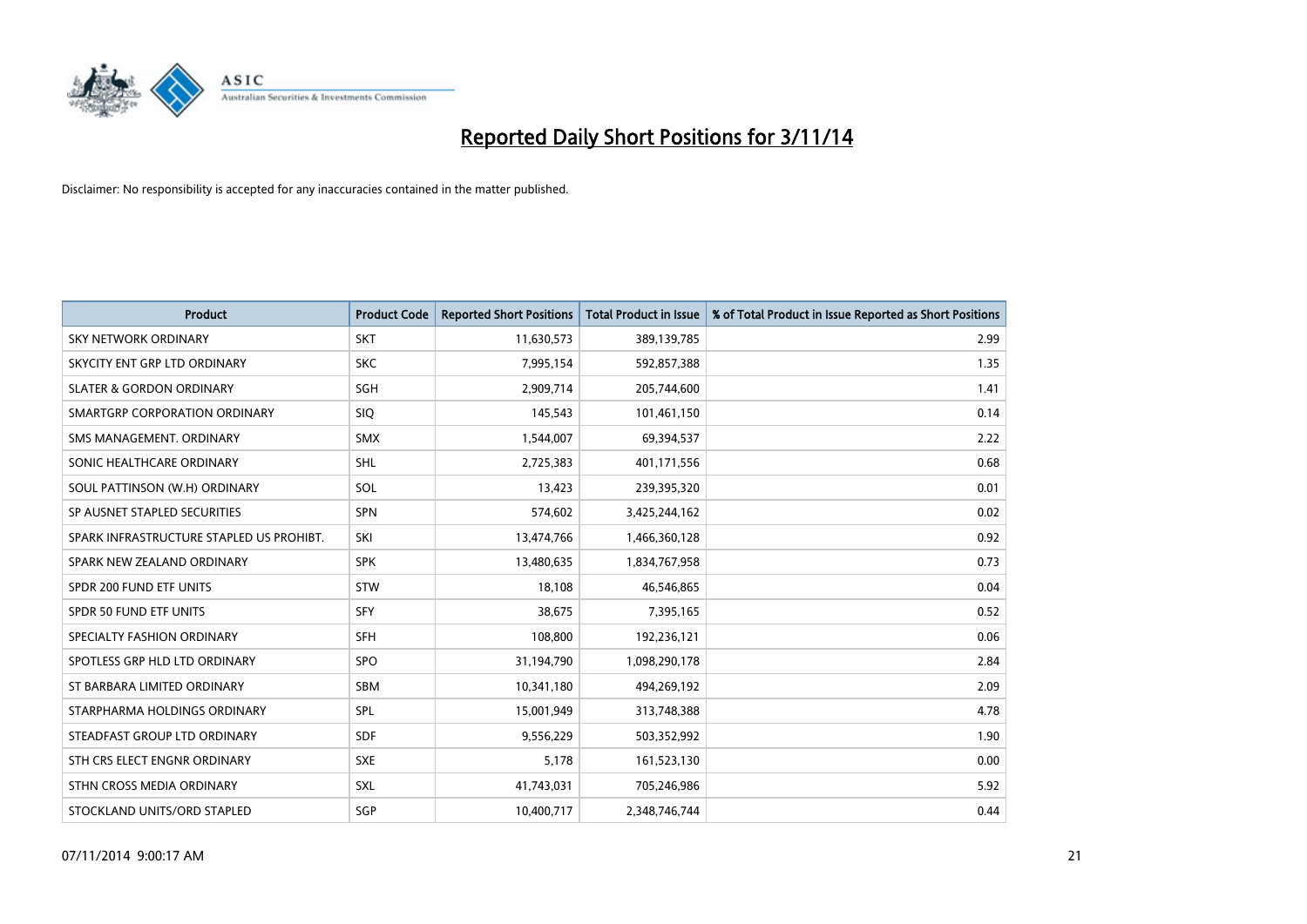

| <b>Product</b>                       | <b>Product Code</b> | <b>Reported Short Positions</b> | <b>Total Product in Issue</b> | % of Total Product in Issue Reported as Short Positions |
|--------------------------------------|---------------------|---------------------------------|-------------------------------|---------------------------------------------------------|
| STRAITS RES LTD. ORDINARY            | SRO                 | 20,370                          | 1,217,730,293                 | 0.00                                                    |
| STRIKE ENERGY LTD ORDINARY           | <b>STX</b>          | 4,000                           | 833,330,946                   | 0.00                                                    |
| STW COMMUNICATIONS ORDINARY          | SGN                 | 5,452,417                       | 409,699,000                   | 1.33                                                    |
| SUNCORP GROUP LTD ORDINARY           | <b>SUN</b>          | 8,889,944                       | 1,286,600,980                 | 0.69                                                    |
| SUNDANCE ENERGY ORDINARY             | <b>SEA</b>          | 2,345,137                       | 549,207,339                   | 0.43                                                    |
| SUNDANCE RESOURCES ORDINARY          | SDL                 | 90,907,822                      | 3,082,028,456                 | 2.95                                                    |
| SUNLAND GROUP LTD ORDINARY           | <b>SDG</b>          | 101,843                         | 181,710,087                   | 0.06                                                    |
| SUPER RET REP LTD ORDINARY           | <b>SUL</b>          | 12,421,235                      | 196,897,430                   | 6.31                                                    |
| SWICK MINING ORDINARY                | <b>SWK</b>          | 50,000                          | 216,123,326                   | 0.02                                                    |
| SYD AIRPORT STAPLED US PROHIBIT.     | <b>SYD</b>          | 29,346,716                      | 2,216,216,041                 | 1.32                                                    |
| SYRAH RESOURCES ORDINARY             | <b>SYR</b>          | 5,125,566                       | 164,135,076                   | 3.12                                                    |
| <b>TABCORP HOLDINGS LTD ORDINARY</b> | <b>TAH</b>          | 17,529,939                      | 765,652,364                   | 2.29                                                    |
| TAP OIL LIMITED ORDINARY             | <b>TAP</b>          | 33.920                          | 243,186,639                   | 0.01                                                    |
| TASSAL GROUP LIMITED ORDINARY        | <b>TGR</b>          | 316,832                         | 146,897,115                   | 0.22                                                    |
| <b>TATTS GROUP LTD ORDINARY</b>      | <b>TTS</b>          | 35,865,201                      | 1,445,002,696                 | 2.48                                                    |
| <b>TECHNOLOGY ONE ORDINARY</b>       | <b>TNE</b>          | 2,670,251                       | 308,796,455                   | 0.86                                                    |
| TELSTRA CORPORATION, ORDINARY        | <b>TLS</b>          | 60,351,825                      | 12,225,655,836                | 0.49                                                    |
| TEN NETWORK HOLDINGS ORDINARY        | <b>TEN</b>          | 158,316,598                     | 2,630,984,596                 | 6.02                                                    |
| TERANGA GOLD CORP CDI 1:1            | <b>TGZ</b>          | 48,274                          | 73,965,595                    | 0.07                                                    |
| TFS CORPORATION LTD ORDINARY         | <b>TFC</b>          | 5,829,715                       | 325,267,408                   | 1.79                                                    |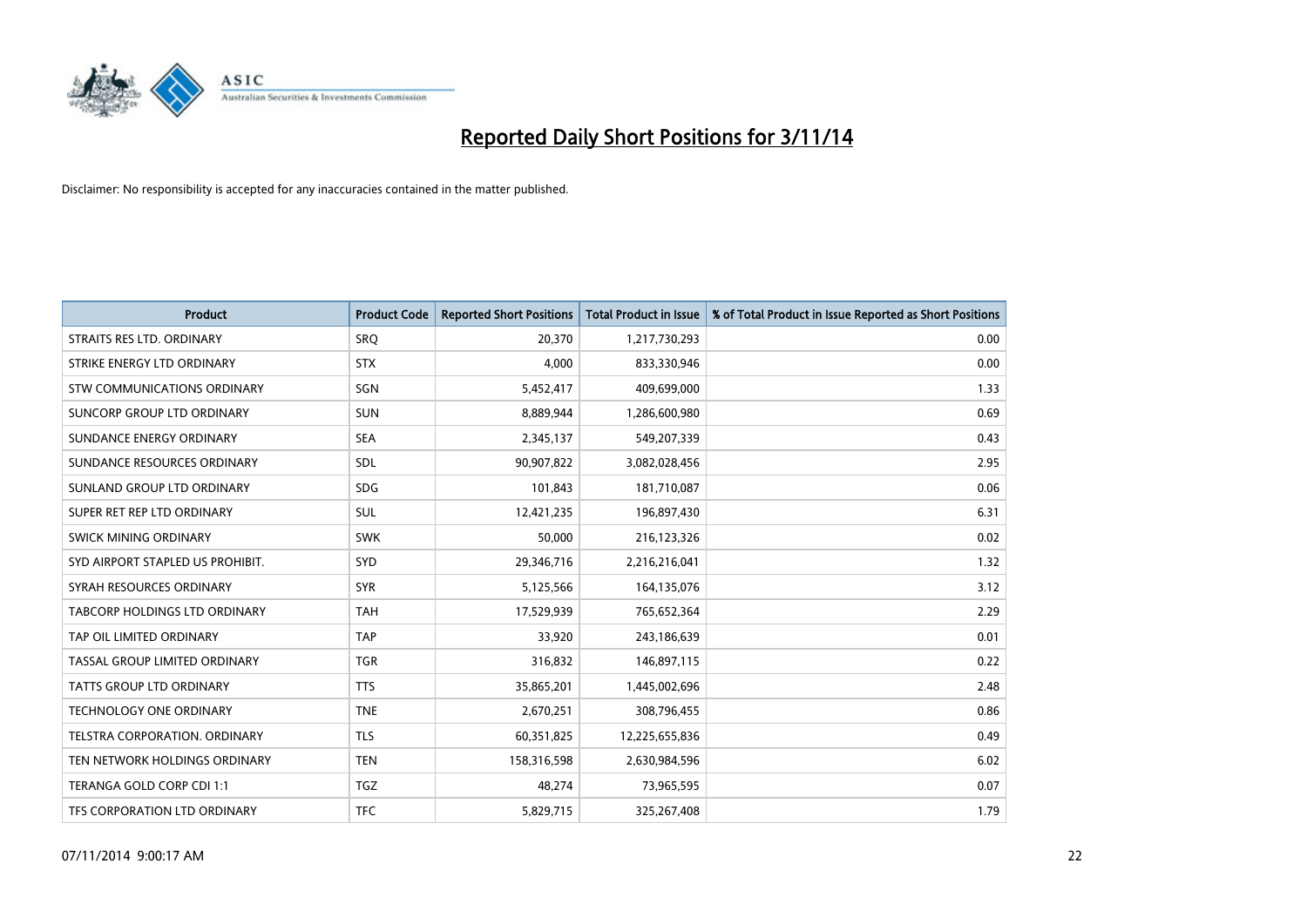

| <b>Product</b>                       | <b>Product Code</b> | <b>Reported Short Positions</b> | <b>Total Product in Issue</b> | % of Total Product in Issue Reported as Short Positions |
|--------------------------------------|---------------------|---------------------------------|-------------------------------|---------------------------------------------------------|
| THE REJECT SHOP ORDINARY             | <b>TRS</b>          | 2,235,174                       | 28,844,648                    | 7.75                                                    |
| THINK CHILDCARE EDU ORDINARY         | <b>TNK</b>          | 205,704                         | 39,600,000                    | 0.52                                                    |
| <b>TIGER RESOURCES ORDINARY</b>      | <b>TGS</b>          | 10,056,278                      | 1,143,541,406                 | 0.88                                                    |
| TNG LIMITED ORDINARY                 | <b>TNG</b>          | 1,170,000                       | 606,267,154                   | 0.19                                                    |
| TOLL HOLDINGS LTD ORDINARY           | <b>TOL</b>          | 19,603,001                      | 717,318,622                   | 2.73                                                    |
| TORO ENERGY LIMITED ORDINARY         | <b>TOE</b>          | 24,295                          | 1,567,784,418                 | 0.00                                                    |
| TOX FREE SOLUTIONS ORDINARY          | <b>TOX</b>          | 2,465,917                       | 133,752,359                   | 1.84                                                    |
| TPG TELECOM LIMITED ORDINARY         | <b>TPM</b>          | 9,941,814                       | 793,808,141                   | 1.25                                                    |
| <b>TRADE ME GROUP ORDINARY</b>       | <b>TME</b>          | 6,841,709                       | 396,913,549                   | 1.72                                                    |
| <b>TRANSFIELD SERVICES ORDINARY</b>  | <b>TSE</b>          | 6,869,718                       | 512,457,716                   | 1.34                                                    |
| TRANSPACIFIC INDUST. ORDINARY        | <b>TPI</b>          | 22,549,137                      | 1,579,648,778                 | 1.43                                                    |
| TRANSURBAN GROUP TRIPLE STAPLED SEC. | <b>TCL</b>          | 21,592,975                      | 1,906,390,878                 | 1.13                                                    |
| TREASURY GROUP ORDINARY              | <b>TRG</b>          | 30,399                          | 23,697,498                    | 0.13                                                    |
| TREASURY WINE ESTATE ORDINARY        | <b>TWE</b>          | 12,892,711                      | 651,261,403                   | 1.98                                                    |
| TROY RESOURCES LTD ORDINARY          | <b>TRY</b>          | 5,607,797                       | 195,265,161                   | 2.87                                                    |
| UGL LIMITED ORDINARY                 | UGL                 | 18,329,195                      | 166,511,240                   | 11.01                                                   |
| UNILIFE CORPORATION CDI 6:1          | <b>UNS</b>          | 120,000                         | 277,673,970                   | 0.04                                                    |
| UNITY MINING LTD ORDINARY            | <b>UML</b>          | 319,871                         | 1,133,122,711                 | 0.03                                                    |
| UXC LIMITED ORDINARY                 | <b>UXC</b>          | 2,497,079                       | 329,728,102                   | 0.76                                                    |
| <b>VEDA GROUP LTD ORDINARY</b>       | <b>VED</b>          | 15,478,892                      | 842,055,406                   | 1.84                                                    |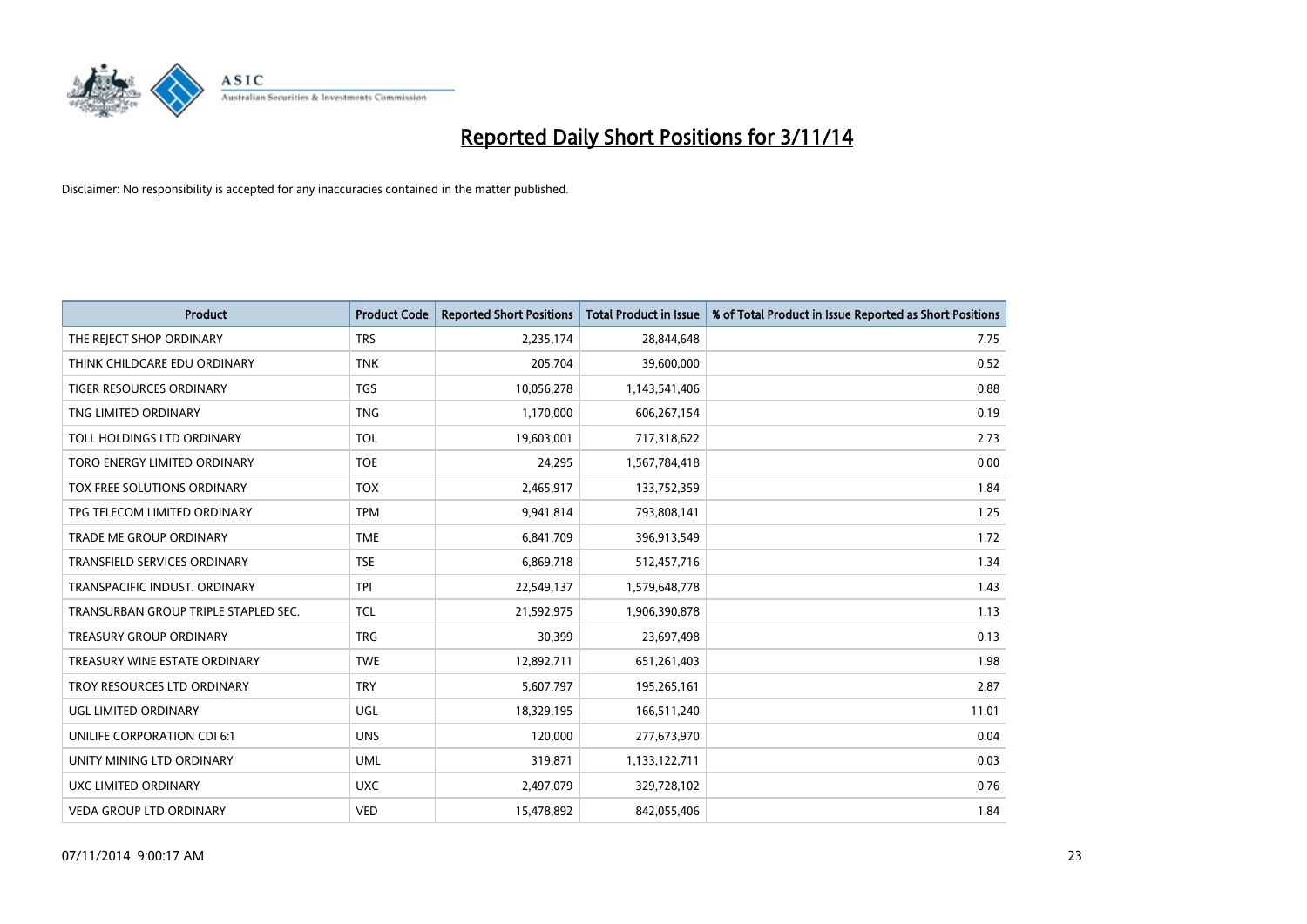

| <b>Product</b>                       | <b>Product Code</b> | <b>Reported Short Positions</b> | <b>Total Product in Issue</b> | % of Total Product in Issue Reported as Short Positions |
|--------------------------------------|---------------------|---------------------------------|-------------------------------|---------------------------------------------------------|
| <b>VENTURE MINERALS ORDINARY</b>     | <b>VMS</b>          | 238,000                         | 287,320,170                   | 0.08                                                    |
| VILLAGE ROADSHOW LTD ORDINARY        | <b>VRL</b>          | 514,016                         | 159,509,459                   | 0.32                                                    |
| <b>VIRGIN AUS HLDG LTD ORDINARY</b>  | <b>VAH</b>          | 49,196,393                      | 3,524,912,131                 | 1.40                                                    |
| <b>VIRTUS HEALTH LTD ORDINARY</b>    | <b>VRT</b>          | 4,148,466                       | 79,847,678                    | 5.20                                                    |
| <b>VISION EYE INSTITUTE ORDINARY</b> | <b>VEI</b>          | 1,586,666                       | 178,737,431                   | 0.89                                                    |
| <b>VISTA GROUP INTERNAT ORDINARY</b> | VGI                 | 1,000                           | 79,813,089                    | 0.00                                                    |
| <b>VOCATION LTD ORDINARY</b>         | <b>VET</b>          | 10,581,505                      | 230,000,000                   | 4.60                                                    |
| <b>VOCUS COMMS LTD ORDINARY</b>      | <b>VOC</b>          | 572,409                         | 104,803,018                   | 0.55                                                    |
| WAM CAPITAL LIMITED ORDINARY         | <b>WAM</b>          | 30.000                          | 345,405,201                   | 0.01                                                    |
| WARRNAMBOOL CHEESE ORDINARY          | <b>WCB</b>          | 19                              | 56,098,797                    | 0.00                                                    |
| WATPAC LIMITED ORDINARY              | <b>WTP</b>          | 2,525                           | 189,258,397                   | 0.00                                                    |
| <b>WDS LIMITED ORDINARY</b>          | <b>WDS</b>          | 462,064                         | 144,740,614                   | 0.32                                                    |
| WEBIET LIMITED ORDINARY              | <b>WEB</b>          | 1,442,211                       | 79,397,959                    | 1.82                                                    |
| <b>WESFARMERS LIMITED ORDINARY</b>   | <b>WES</b>          | 7,344,508                       | 1,143,274,951                 | 0.64                                                    |
| WESTERN AREAS LTD ORDINARY           | <b>WSA</b>          | 16,935,376                      | 232,580,131                   | 7.28                                                    |
| WESTERN DESERT RES. ORDINARY         | <b>WDR</b>          | 2,490,070                       | 620,049,919                   | 0.40                                                    |
| WESTERN DESERT RES. RIGHTS 31-MAR-14 | <b>WDRR</b>         | 17,835                          | 120,009,662                   | 0.01                                                    |
| <b>WESTFIELD CORP STAPLED</b>        | <b>WFD</b>          | 5,318,407                       | 2,078,089,686                 | 0.26                                                    |
| WESTFIELD GROUP ORD/UNIT STAPLED SEC | <b>WDC</b>          | 1,639,762                       | 2,078,089,686                 | 0.08                                                    |
| WESTPAC BANKING CORP ORDINARY        | <b>WBC</b>          | 41,468,269                      | 3,109,048,309                 | 1.33                                                    |